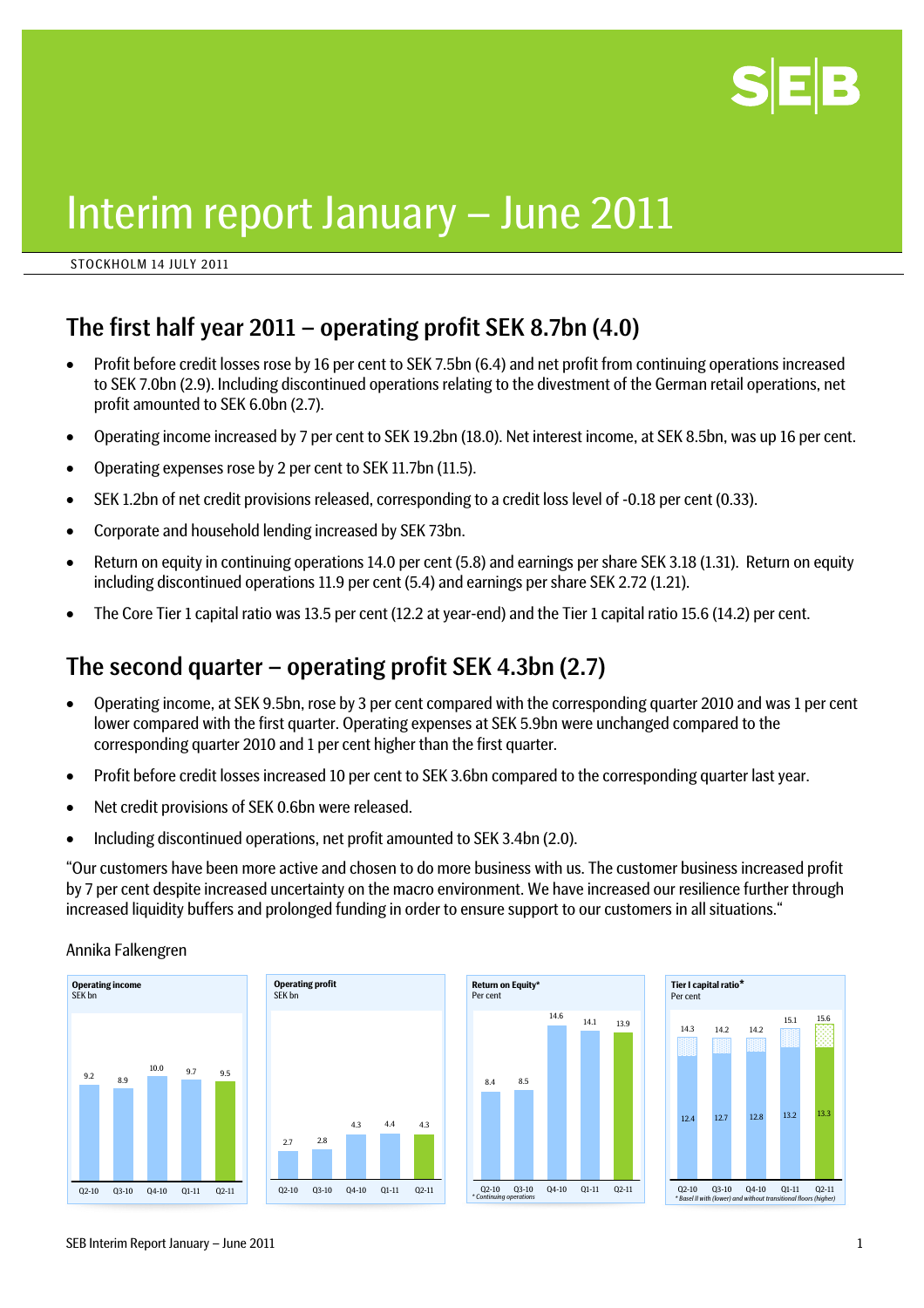### President's comment

Global economic imbalances continue to characterise 2011. During the first quarter, uncertainty was further elevated by the political turmoil in North Africa and the Middle East and the devastating earthquake in Japan. In this quarter, the progress of the global recovery has been stalled once again as a result of events in Greece and other European economies, but also following increasing concerns regarding the state of the US economy.

The more robust situation in the Nordic countries was confirmed once again by the Swedish central bank, which continued its interest rate hikes, but the general strong positive sentiment has been somewhat curbed by global economic developments. Nevertheless, in relation to most European countries, the Swedish economic outlook is benign European countries, the Swedish economic outlook is benigh and all asset quality continues to improve<br>in the medium-term.

#### Stable operating profit despite higher uncertainty

Despite the market turmoil and the more subdued global economic outlook, SEB's operating profit of SEK 4.3bn is evidence of a strong underlying business. The business divisions increased profit before credit losses by 7 per cent from the previous quarter. The cost development is well in line with our target to keep costs flat for the full year 2011. Throughout the cycle SEB has maintained high asset

The solid result in this otherwise difficult quarter is a testament to SEB's long-term relationships with customers and our ability to meet customer expectations across our home markets. The matrice sheet strength remains key

#### Strengthened customer franchise

The large corporate and institutional business as well as the Swedish retail business saw income increases driven by higher customer activity and increased lending volumes. In the Baltic operations, income was higher and the credit portfolio grew for the first time since 2008, reflecting the export driven recovery. Our private banking business continued to attract new clients and recorded net sales of SEK 7bn in the quarter. However, the downturn in global equity markets, as well as customers' reallocation of portfolios, negatively impacted the wealth management and life insurance businesses.

Our regional relationship bank model was recognised by Euromoney. SEB was named Best Bank in the Nordic and Baltic region as well as Best M&A House and Best Cash Management House.

#### Continued strength in growth initiatives

SEB's corporate growth initiatives in the Nordic countries and Germany are continuing to progress well with 50 new customers in our large corporate business in the year to date. SEB has participated in nearly 86 per cent of all public debt raisings in the Nordic countries this year.

In the Swedish SME segment we continue to build market share. Over the last year we have attracted some 13,000 new SME customers and increased lending volumes by 20 per cent, on an annualised basis.



For the fourth quarter in a row, SEB has made a net release of provisions for credit losses, reflecting the continued improvement in asset quality, particularly in the Baltic countries. This is evident in the development of Baltic nonperforming loans which dropped by SEK 1bn again this quarter and were 22 per cent lower than a year ago. In addition, positive risk migration has continued to strengthen the loan portfolio.

quality in the Nordic and German credit portfolio confirmed again this quarter by a net credit loss level of 0.03 per cent.

In the wake of the uncertain global environment and the potential negative impact on funding markets, we have continued to safeguard balance sheet resilience. During the first six months we raised SEK 78bn of long-term funds or 80 per cent of all maturing long-term debt for the full year of 2011. As a result, the matched funding position is now above two years.

Core Tier 1 capital has increased further and SEB today has a core Tier 1 ratio of 13.5 per cent.

#### Customers first

Our strategic direction is clear: we prioritise resilience and flexibility to have the capacity to support our customers in all situations. Through persistent customer focus and continued cost control, we continue to pursue our long-term goal to be *the* Relationship bank in our part of the world creating value for both customers and shareholders.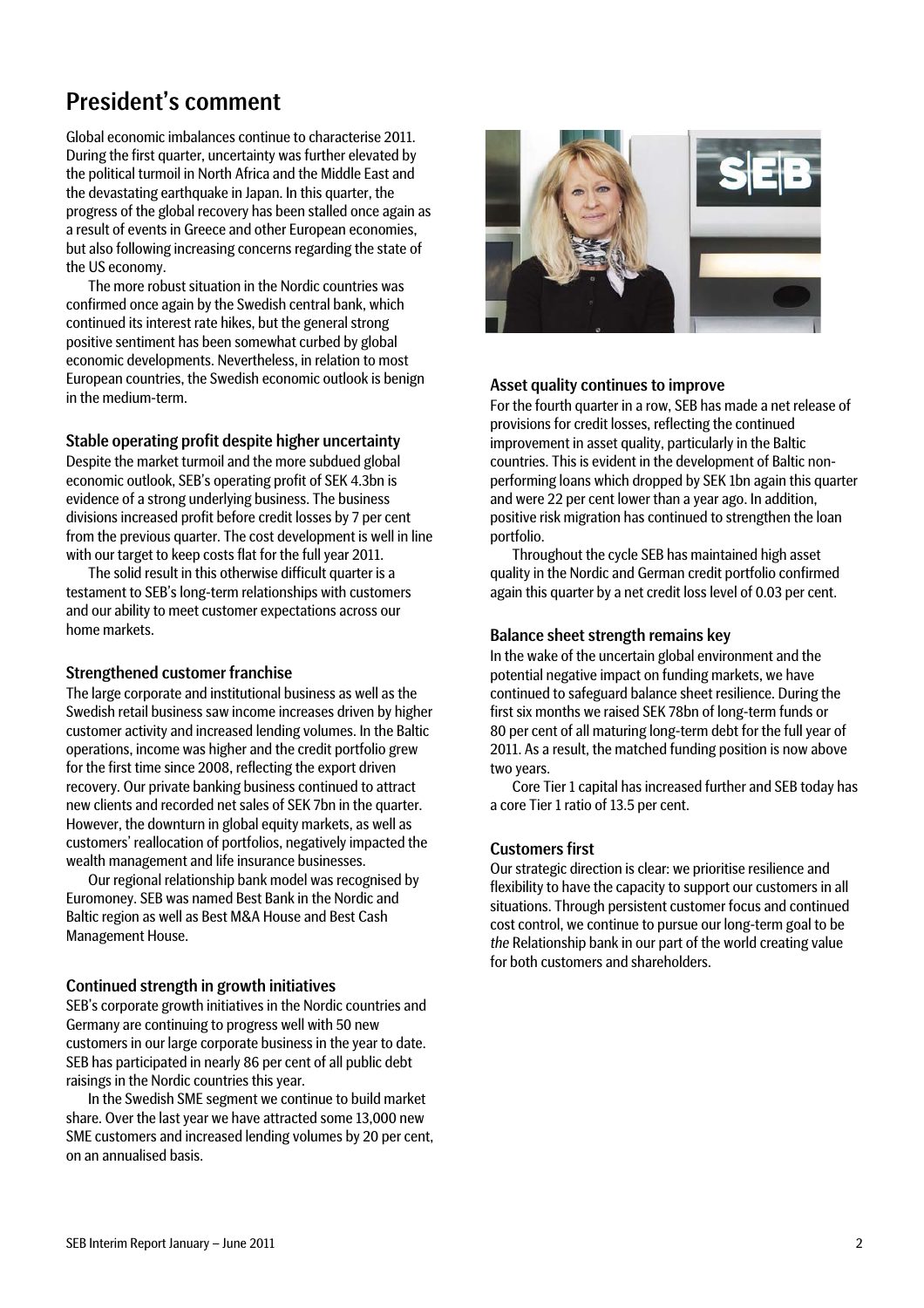### The Group

#### Second quarter isolated

*Operating profit* amounted to SEK 4,278m (2,675). *Net profit from continuing operations* rose to SEK 3,490m (2,075).

*Net profit (after tax),* including the negative effect from the discontinued operations at SEK 120m, was SEK 3,370m (2,004).

#### Income

*Total operating income* amounted to SEK 9,529m (9,224), an increase of 3 per cent compared with the corresponding quarter 2010 and a decrease of 1 per cent from the previous quarter.

*Net interest income* at SEK 4,230m (3,762) was 12 per cent higher than the second quarter 2010 and 1 per cent lower than the previous quarter. Compared to the corresponding quarter 2010, lending and deposit activities combined contributed SEK 447m to net interest income while non-customer related net interest income was flat.

Compared to the previous quarter, customer driven net interest income improved by SEK 247m. This was mainly due to increased lending volumes which contributed SEK 206m. There was a reduction in the non-customer driven net interest income by SEK 278m. The average funding duration has been increased, as have the liquidity buffers. Sales of bond holdings in the investment portfolio and the expected reduction in net interest income after the sale of the German retail business also contributed.

*Net fee and commission income* at SEK 3,561m (3,673) decreased by 3 per cent compared with the corresponding quarter 2010 and increased with 2 per cent from the previous quarter. Advisory and lending related fees increased, partly offset by lower brokerage and lower fees from custody and mutual funds and lack of performance fees.

*Net financial income* at SEK 829m (977) decreased with 15 per cent from the corresponding quarter 2010. Net financial income fell by 33 per cent compared to last quarter, which included SEK 300m due to an adjustment of treasury hedges for the continuing German business, post the divestment of the German retail business.

*Net life insurance* income decreased with 2 per cent, both from the corresponding quarter last year and from the previous quarter. There were lower returns on the investment portfolios for own account and reduced income from the traditional life portfolios.

*Net other income* at SEK 145m (34) reflected effects from hedge accounting and also income and dividends from associated companies.

#### Expenses

*Total operating expenses*, at SEK 5,888m, were unchanged compared to the same quarter last year, and increased 1 per cent from the previous quarter.

#### Credit losses and provisions

A net release of provisions for credit losses of SEK 643m during the quarter reflected the continued improvement of asset quality in the Baltic countries.

*Individually assessed impaired loans* decreased by SEK 415m during the quarter, mainly due to a decrease in the Baltic impaired loans of SEK 1,062m, or 11 per cent. Positive risk migration was the main reason for the change.

The Group's *portfolio assessed loans past due >60 days*  increased by SEK 99m during the quarter to SEK 6,796m, of which SEK 32m in the Baltic countries' operations. The outstanding amount of restructured Baltic household loans was up by SEK 20m.

The *total reserve ratio for individually assessed impaired loans* and the *total non-performing loans coverage ratio* decreased because of the net release of reserves. This in turn was a result of positive risk migration and reduced nonperforming loans formation on the back of continued improvement of macro-economic indicators. During the quarter, the non-performing loans coverage ratio has decreased from 64 per cent to 61 per cent.

#### Discontinued operations

*Discontinued operations* include the financial effects within SEB's German Retail business which was divested to Banco Santander on 31 January 2011. A cost of SEK 56m related to one-time effects in the transfer of systems and processes to Banco Santander. A tax expense of SEK 64m related to the tax allocated to discontinued business of SEB AG's total tax expense and may be subject to changes over time.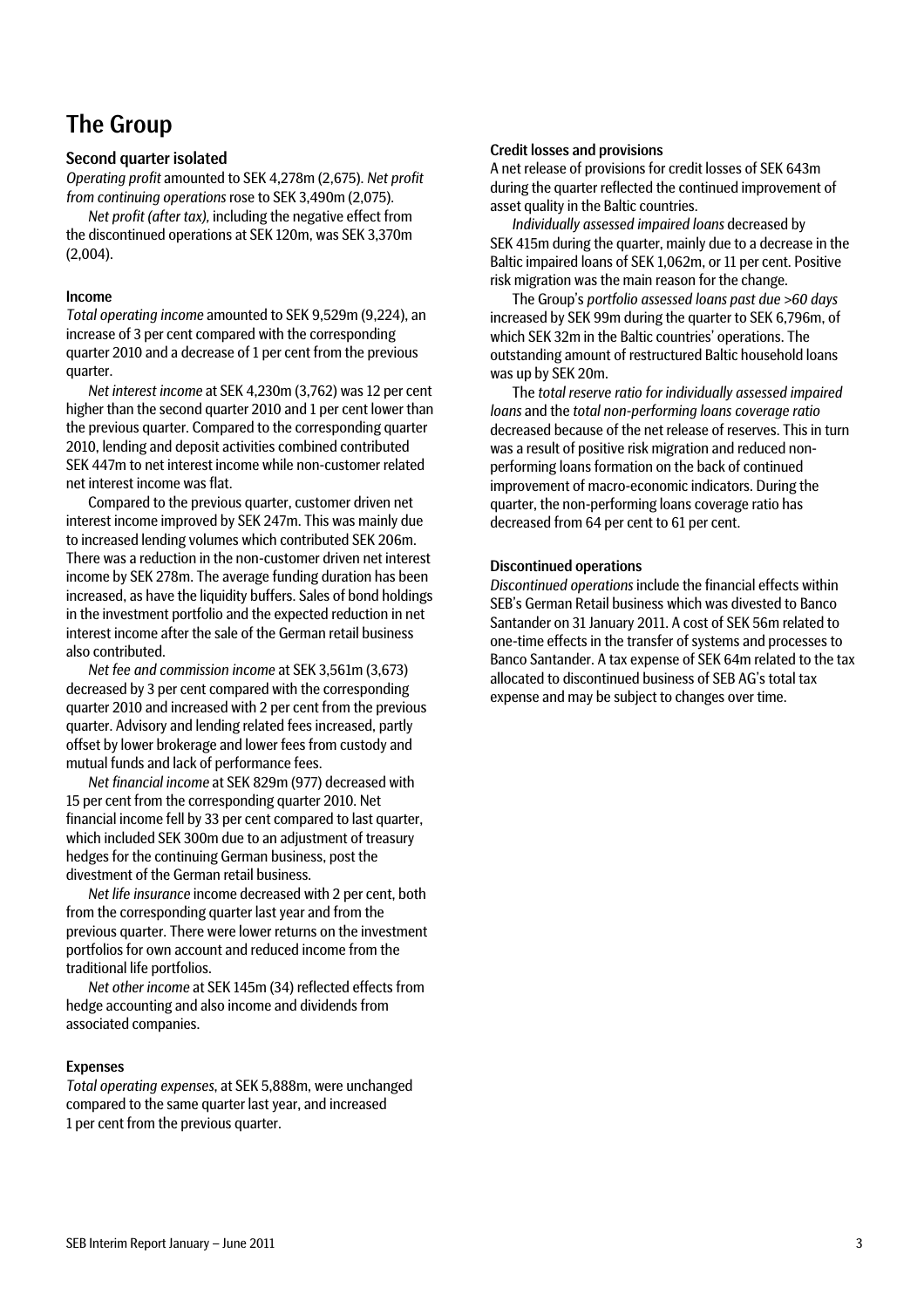#### The first half year

*Operating profit* for the first six months amounted to SEK 8,652m (3,962), an increase of 118 per cent. The effect of currency translation lowered operating profit by SEK 507m compared with the corresponding period last year*. Net profit from continuing operations* rose to SEK 6,999m (2,910).

*Net profit (after tax)* including the negative effect of SEK 1,013m (217) from the divestment of the German Retail operations was SEK 5,986m (2,693).

#### Income

*Total operating income* amounted to SEK 19,201m (17,959), an increase of 7 per cent compared with the corresponding period 2010. Currency translation effects lowered operating income by SEK 784m.

*Net interest income* at SEK 8,491m (7,304) for the first six months was 16 per cent higher than the corresponding period 2010, reflecting increasing business volumes and higher market interest rates.

Customer driven net interest income was up by SEK 620m as a result of 4 per cent higher average lending and deposit volumes and recovering deposit margins on the back of rising policy interest rates. Lending margins remained flat.

The non-customer driven net interest income has improved by SEK 568m due to several effects; on the positive side, higher short-term rates and lower credit spreads on refinancing of long-term debt and on the negative side, reduced holdings in the investment portfolio and terming-out of funding. The doubling of the Swedish Government's stability fund fee to SEK 300m for the first six months reduced the net interest income.

*Net fee and commission* income increased by 3 per cent to SEK 7,064m compared to the same period last year, primarily due to improvements in custody and mutual funds as well as increased lending fees.

*Net financial income* increased to SEK 2,064m (1,927). There was a positive SEK 300m effect from the adjustment of treasury hedges for the continuing German business in the first quarter.

*Net life insurance* income decreased with 7 per cent to SEK 1,546m (1,657), primarily due to lower returns in the investment portfolios for own account and reduced income from the traditional life portfolios.

*Net other income* amounted to SEK 36m (204). The main reason for the decrease is effects from hedge accounting.

#### Expenses

*Total operating expenses* rose by 2 per cent to SEK 11,729m (11,538). Currency translation effects lowered total operating expenses by SEK 424m compared with one year ago.

Investments in the Nordic and German expansion have increased the number of full-time staff by 335 to 17,351 over the last year. In combination with annual salary adjustments, staff costs increased to SEK 7,153m (7,054). Higher Other expenses reflect investments in the IT infrastructure.

#### Credit losses and provisions

A net release of provisions for credit losses of SEK 1,180m reflected the continued improved asset quality in the Baltic countries. During the last 12 months, the total net releases in the Baltic division have been SEK 2,260m.

*Individually assessed impaired loans* decreased by SEK 2,763m to SEK 14,455m during the first six months, mainly due to the continued improvement in the Baltic countries, where impaired loans decreased by SEK 2,082m, or 19 per cent. Positive risk migration was a main reason for the change. The Group's *portfolio assessed loans past due >60 days* increased by SEK 261m during the six months to SEK 6,796m, of which SEK 172m in the Baltic countries. The outstanding amount of restructured Baltic household loans was SEK 523m.

The continued strength of the group-wide asset quality as well as the Baltic improvement in particular, have led to a decrease in the *total reserve ratio for individually assessed impaired loans* from 69 per cent at year-end to 65 per cent at the end of the period. Similarly, the *total non-performing loans coverage ratio* for the Group decreased to 61 per cent (66 at year-end).

#### Income tax expense

Total tax amounted to SEK 1,653m (1,052) corresponding to a tax rate of 19 per cent (27).

#### Discontinued operations

The negative result after tax from the divestment of SEB's German retail operations amounted to SEK 1,013m, a net of the operating result, the capital gain and the effect of unwinding of hedges.

#### Business volumes

Total assets as at 30 June 2011 amounted to SEK 2,201bn (2,180 at year-end 2010). The decrease from the sale of the German retail assets was counteracted by an increase in loans to the public as well as in central bank deposits and fixed income securities. Loans to the public increased to SEK 1,138bn (1,075). The increase consisted of corporate lending, SEK 50bn, household loans, SEK 23bn, and a decrease in repo volumes. Deposits from the public increased to SEK 764bn (712). The German retail assets sold amounted to SEK 75bn and liabilities sold amounted to SEK 48bn.

SEB's total credit portfolio increased, to SEK 1,641bn (1,609 at year-end, excluding the German retail portfolio). There was an increase of SEK 65bn, or 4 per cent, in the combined corporate, household and property management segments since year-end while the more volatile and generally more short term bank segment volumes decreased. Compared to last year, credit exposure was more lending driven and not mainly reflecting increased liquidity facilities.

SEB's net position in fixed-income securities for investment, treasury and client trading purposes amounted to SEK 280bn (278 at year-end 2010), of which the bond investment portfolio was SEK 34bn (48 at year-end 2010). Since year-end, approximately SEK 11bn from the bond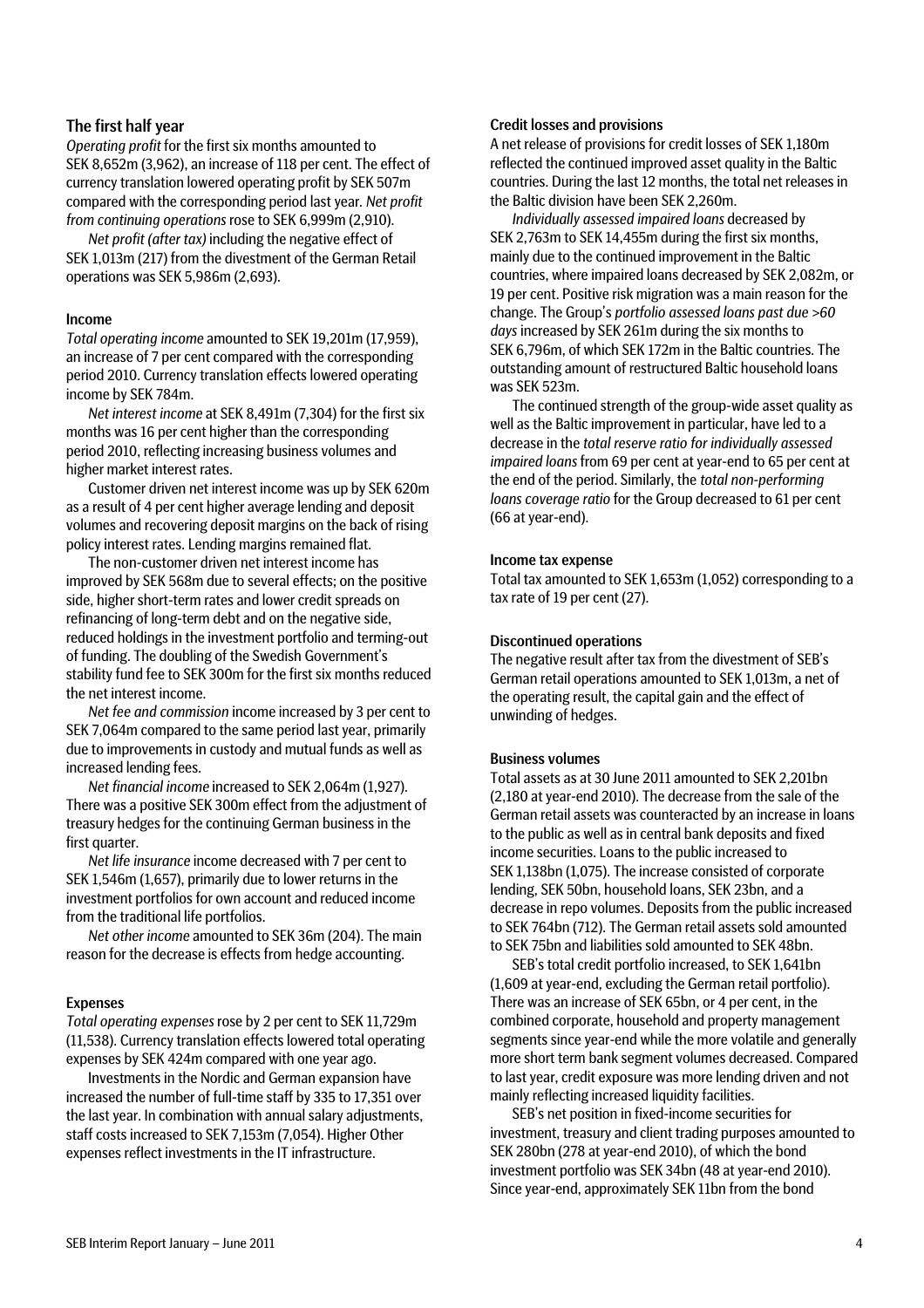investment portfolio has been sold. Similarly, the strategic structural shift in the overall net position in fixed income securities from unsecured financials and structured bonds into sovereign and covered bonds continued. The total bond exposure to Greece, Italy, Ireland, Portugal and Spain amounted to SEK 17bn (19 at year-end; 26 one year ago).

As at 30 June 2011, assets under management totalled SEK 1,356bn (1,399 at year-end 2010). The net inflow of assets was SEK 23bn. The change in value amounted to SEK -66bn. Assets under custody amounted to SEK 4,683bn (5,072).

#### Market risk

An indicator of SEB's low market risk is the Value at Risk measurement. During the first half 2011, Value at Risk in the trading operations averaged SEK 232m. On average, the Group should not expect to lose more than this amount during a ten-day period, with 99 per cent probability.

The trading business is customer flow driven, confirmed by the fact that since 2007 the number of loss-making days in the trading business have been 41 out of 1,149 trading days with an average loss of SEK 14m; during the first half year 2 days.

#### Liquidity and long-term funding

SEB's loan-to-deposit ratio was 141 per cent (139 at year-end), excluding repos and reclassified bond portfolios. The increase is a result of the growth in the loan portfolio. As per 30 June, the matched funding of net cash inflows and outflows had increased to above two years. New funding of SEK 78bn was raised during the first six months of the year.

In order to increase transparency regarding liquidity management, a common definition of liquidity reserves has been agreed within the Swedish Bankers' Association. The liquidity reserve at 30 June amounted to SEK 283bn. SEB's total liquid resources which additionally include net trading assets and unutilised collateral in the cover pool amounted to SEK 467bn. See also the Fact Book.

#### Capital position

As of 30 June 2011, the Basel II core Tier 1 capital ratio was 13.5 per cent (12.2 at year-end 2010), the Tier 1 capital ratio was 15.6 per cent (14.2) and the total capital ratio was 15.1 per cent (13.8). The Group's risk-weighted assets (RWA) amounted to SEK 678bn (716 at year-end 2010). Given the sale of the German retail operations which resulted in a decrease of RWA amounting to SEK 37bn, RWA were virtually unchanged.

Adjusting for the supervisory transitional rules during the first Basel II years, SEB reports RWA of SEK 798bn (800), a Tier 1 capital ratio of 13.3 per cent (12.8) and a total capital ratio of 12.9 per cent (12.4).

During the quarter, the Swedish Financial Supervisory Authority approved SEB's application to move to the IRB advanced models for large parts of the unsecured corporate portfolios in the Nordic region. If applied today on the parent company's portfolio, it would result in an approximate

reduction of RWA of SEK 25bn (excluding transitional floor). The effect will come into force in the third quarter of 2011 with a further SEK 11bn reduction over the coming years as maturity aspects come into full effect. Full implementation would increase the core Tier 1 capital ratio by 70 bps. Future roll-out outside of the parent company is expected to further decrease RWA.

#### Rating

SEB's long-term senior unsecured rating is 'A1', 'A' and 'A+' by Moody's, Standard & Poor's and Fitch respectively. All ratings have a stable outlook. During the first half of 2011, both Standard & Poor's and Moody's have upgraded SEB's socalled stand-alone rating to 'a' and 'Baa1', respectively. The upgrade has a positive effect on SEB's junior subordinated and hybrid Tier 1 instrument ratings.

#### Risks and uncertainties

The macro-economic environment is the major driver of risk to the Group's earnings and financial stability. In particular, it affects the asset quality and thereby the credit risk of the Group. The medium-term outlook for the global economy remains divided – whereas Nordic economies are still robust, austerity measures in many countries accentuate sovereign risk and create subdued economic growth, which could impact SEB's main markets. Such an impact has been evident following the increased uncertainty in 2011. Thus, further negative effects on customer sentiment and financial markets cannot be ruled out. Also, sovereign risk may impact valuations of bond holdings.

There are also financial risks, mainly in the form of price risks. Credit, market and other risks of the Group and the Parent Company as well as the risk management are described in SEB's annual report.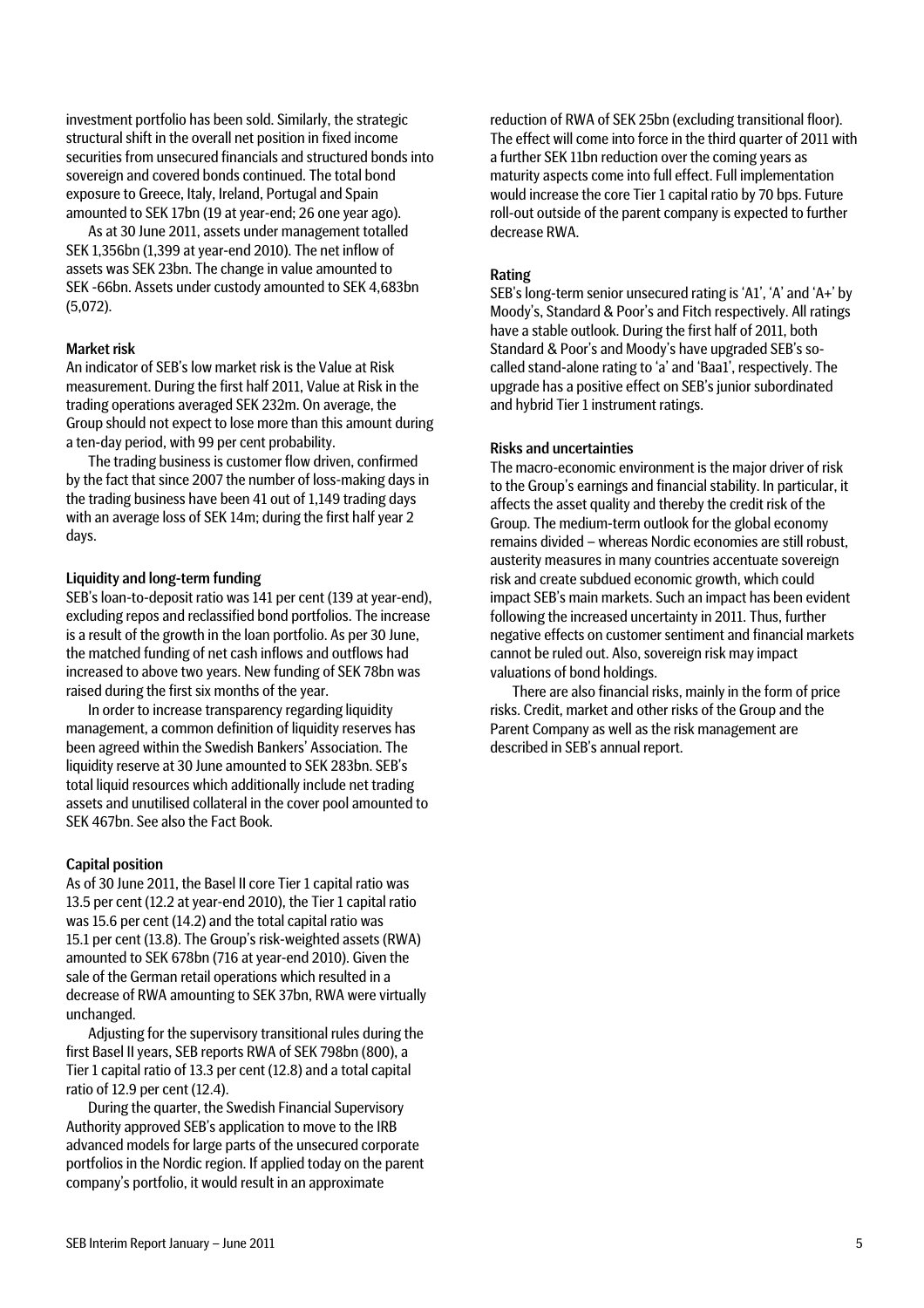*The Board of Directors and the President declare that the interim report for January-June 2011 provides a fair overview of the Parent Company's and the Group's operations, their financial position and results and describes material risks and uncertainties facing the Parent Company and other companies in the Group.* 

#### **Stockholm, 14 July 2011**

|                                     | Marcus Wallenberg<br>Chairman |                                     |
|-------------------------------------|-------------------------------|-------------------------------------|
| Tuve Johannesson<br>Deputy chairman |                               | Jacob Wallenberg<br>Deputy chairman |
| Johan H. Andresen. Jr.              | Signhild Arnegård Hansen      | Urban Jansson                       |
| Director                            | Director                      | Director                            |
| Birgitta Kantola                    | Göran Lilja                   | Cecilia Mårtensson                  |
| Director                            | Director*                     | Director*                           |
| <b>Tomas Nicolin</b>                | Jesper Ovesen                 | Carl Wilhelm Ros                    |
| Director                            | Director                      | Director                            |
|                                     |                               |                                     |

Annika Falkengren *President and Chief Executive Officer*

*\* appointed by the employees*

#### Press conference and webcasts

The press conference at 11.30 (CEST) on 14 July 2011 at Kungsträdgårdsgatan 8 with CEO Annika Falkengren can be followed live in Swedish on www.sebgroup.com/ir and translated into English on the website. It will also be available afterwards.

#### Access to telephone conference

The telephone conference at 13.00 (CEST) on 14 July 2011 with CEO Annika Falkengren and CFO Jan Erik Back can be accessed by telephone, +44(0)20 7162 0025. Please quote conference id: 898980, not later than 10 minutes in advance. A replay of the conference call will be available on www.sebgroup.com/ir

#### SEB's Fact Book is available on www.sebgroup.com/ir

#### Financial information during 2011

27 October Interim Report January-September 2011

Further information is available from Jan Erik Back, Chief Financial Officer, Tel: +46 8 22 19 00 Ulf Grunnesjö, Head of Investor Relations Tel. +46 8 763 85 01, +46 70 763 85 01 Viveka Hirdman-Ryrberg, Head of Corporate Communications Tel. +46 8 763 85 77, +46 70 550 35 00 Malin Schenkenberg, Financial Information Officer Tel. +46 8 763 95 31, +46 70 763 95 31

Skandinaviska Enskilda Banken AB (publ) SE-106 40 Stockholm, Sweden Telephone: +46 771 62 10 00 www.sebgroup.com Corporate organisation number: 502032-9081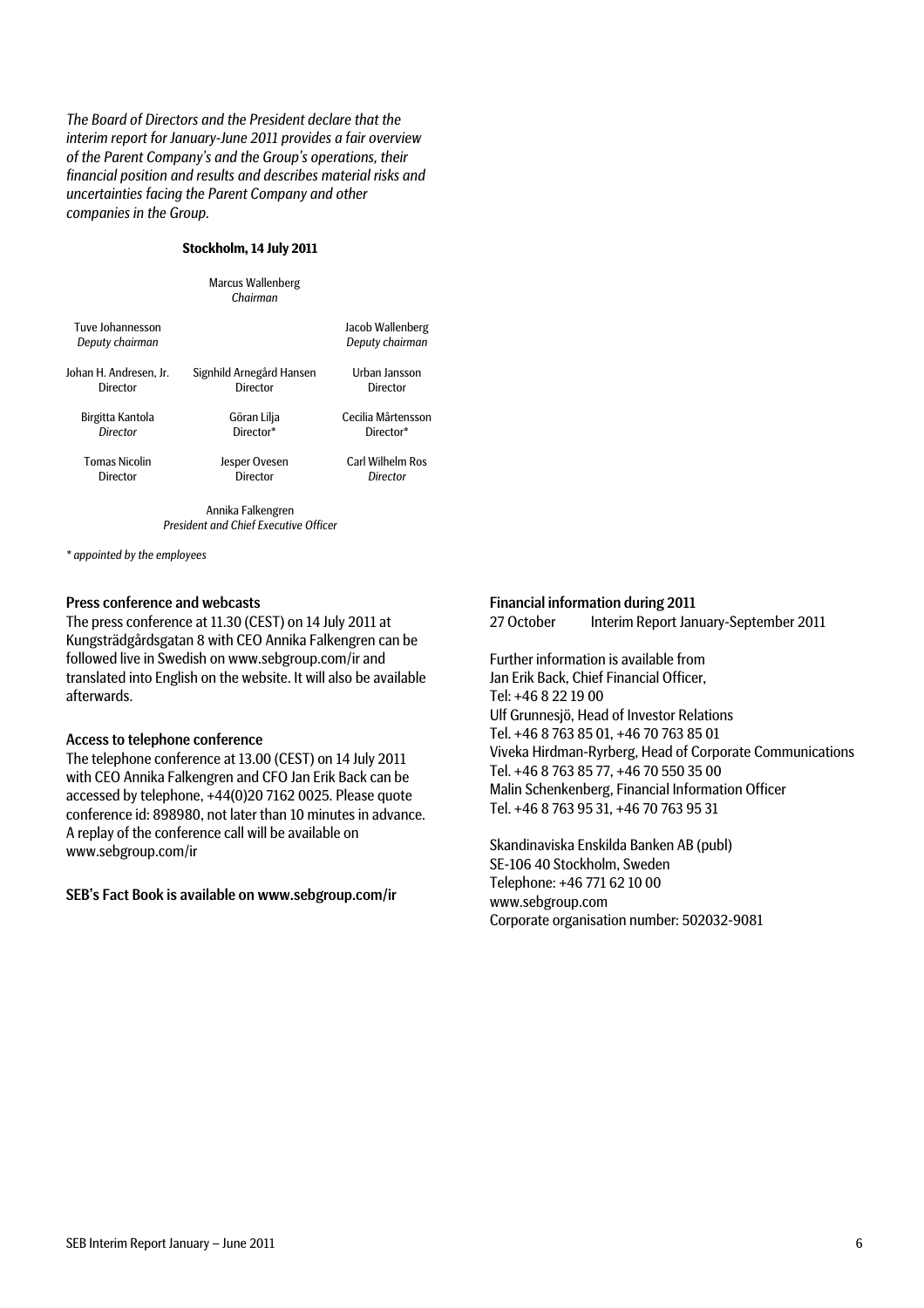#### Accounting policies

This Interim Report is presented in accordance with IAS 34 Interim Financial Reporting.

The Group's consolidated accounts have been prepared in accordance with the International Financial Reporting Standards (IFRS) and interpretations of these standards as adopted by the European Commission. The accounting follows the Annual Accounts Act for Credit Institutions and Securities Companies (1995:1559) and the regulation and general guidelines issued by the Swedish Financial Supervisory Authority: Annual reports in credit institutions and securities companies (FFFS 2008:25). In addition, the Supplementary accounting rules for groups (RFR 1) from the Swedish Financial Reporting Board have been applied. The Parent company has prepared its accounts in accordance with Swedish Annual Act for Credit Institutions and Securities Companies, the Swedish Financial Supervisory Authority's regulations and general guidelines (FFFS 2008:25) on annual

reports in credit institutions and securities companies and the supplementary accounting rules for legal entities (RFR 2) from the Swedish Financial Reporting Board.

As from 2011, the following changes have been introduced in the accounting standards: IAS 24 (revised 2010) Related Party Disclosures, IAS 32 (amendment) Financial Instruments: Classification, IFRS 7 (amendment) Financial instruments: Disclosures, IFRIC 14 (amendment) Prepayments of a Minimum Funding Requirement, and IFRIC 19 Extinguishing Financial Liabilities with Equity Instruments. The changes have not had a material effect on the consolidated financial statements for 2011.

In all other respects, the Group's and the Parent company's accounting policies, basis for calculations and presentations are, in all material aspects, unchanged in comparison with the 2010 Annual Report.

#### Review report

We have reviewed this report for the period 1 January 2011 to 30 June 2011 for Skandinaviska Enskilda Banken AB (publ). The board of directors and the CEO are responsible for the preparation and presentation of this interim report in accordance with IAS 34 and the Swedish Annual Accounts Act for Credit institutions and Securities Companies. Our responsibility is to express a conclusion on this interim report based on our review.

We conducted our review in accordance with the Standard on Review Engagements SÖG 2410, Review of Interim Report Performed by the Independent Auditor of the Entity. A review consists of making inquiries, primarily of persons responsible for financial and accounting matters, and applying analytical and other review procedures. A review is substantially less in scope than an audit conducted in accordance with Standards on Auditing in Sweden, RS, and other generally accepted auditing standards in Sweden. The procedures performed in a review do not enable us to obtain assurance that we would become aware of all significant matters that might be identified in an audit. Accordingly, we do not express an audit opinion.

Based on our review, nothing has come to our attention that causes us to believe that the interim report is not prepared, in all material respects, in accordance with IAS 34 and the Swedish Annual Accounts Act for Credit institutions and Securities Companies regarding the Group, and with the Swedish Annual Accounts Act for Credit institutions and Securities Companies, regarding the Parent Company.

Stockholm, 14 July 2011

PricewaterhouseCoopers AB

Peter Clemedtson Authorised Public Accountant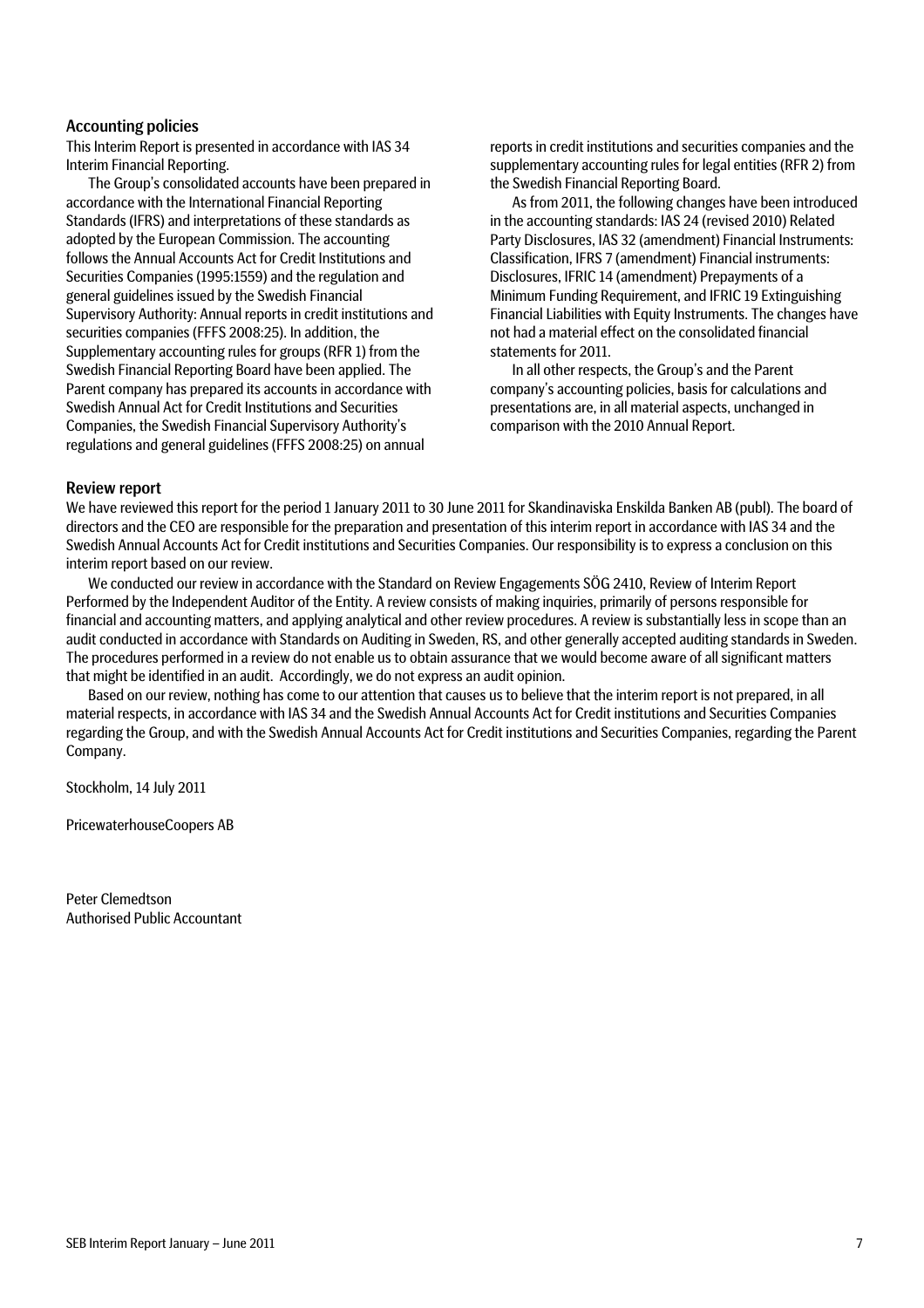## The SEB Group

#### Income statement – SEB Group

|                                                | Q2      | Q1      |                      | $\overline{Q2}$ |                                  |          | Jan - Jun |                         | <b>Full</b> year |
|------------------------------------------------|---------|---------|----------------------|-----------------|----------------------------------|----------|-----------|-------------------------|------------------|
| SEK <sub>m</sub>                               | 2011    | 2011    | %                    | 2010            | $\overline{\%}$                  | 2011     | 2010      | $\overline{\%}$         | 2010             |
| Net interest income                            | 4 2 3 0 | 4 2 6 1 | $-1$                 | 3762            | 12                               | 8 4 9 1  | 7304      | 16                      | 16 010           |
| Net fee and commission income                  | 3561    | 3503    | $\overline{2}$       | 3673            | $-3$                             | 7064     | 6867      | 3                       | 14 160           |
| Net financial income                           | 829     | 1235    | $-33$                | 977             | $-15$                            | 2064     | 1927      | $\overline{7}$          | 3166             |
| Net life insurance income                      | 764     | 782     | $-2$                 | 778             | $-2$                             | 1546     | 1657      | $-7$                    | 3 2 5 5          |
| Net other income                               | 145     | $-109$  |                      | 34              |                                  | 36       | 204       | $-82$                   | 288              |
| <b>Total operating income</b>                  | 9529    | 9672    | $-1$                 | 9224            | $\overline{\mathbf{3}}$          | 19 201   | 17959     |                         | 36 879           |
| Staff costs                                    | $-3543$ | $-3610$ | $-2$                 | $-3616$         | $-2$                             | $-7153$  | $-7054$   | 1                       | $-14004$         |
| Other expenses                                 | $-1914$ | $-1798$ | 6                    | $-1875$         | $\overline{2}$                   | $-3712$  | $-3659$   | $\mathbf{1}$            | $-7303$          |
| Depreciation, amortisation and impairment of   |         |         |                      |                 |                                  |          |           |                         |                  |
| tangible and intangible assets                 | $-431$  | $-433$  | $\pmb{0}$            | $-416$          | 4                                | $-864$   | $-825$    | 5                       | $-1880$          |
| <b>Restructuring costs</b>                     |         |         |                      |                 |                                  |          |           |                         | $-764$           |
| <b>Total operating expenses</b>                | $-5888$ | $-5841$ | 1                    | $-5907$         | $\overline{\boldsymbol{\theta}}$ | $-11729$ | $-11538$  | $\overline{\mathbf{z}}$ | $-23951$         |
| <b>Profit before credit losses</b>             | 3641    | 3831    | $-5$                 | 3 3 1 7         | 10                               | 7472     | 6421      | 16                      | 12928            |
| Gains less losses on disposals of tangible and |         |         |                      |                 |                                  |          |           |                         |                  |
| intangible assets                              | $-6$    | 6       | $-200$               | $-3$            | 100                              |          |           | $-7 - 100$              | 14               |
| Net credit losses                              | 643     | 537     | $20\,$               | $-639$          |                                  | 1180     | $-2452$   |                         | $-1837$          |
| <b>Operating profit</b>                        | 4278    | 4374    | $-2$                 | 2675            | 60                               | 8652     | 3962      | 118                     | 11 10 5          |
| Income tax expense                             | $-788$  | $-865$  | $\textnormal{-}9$    | $-600$          | $31\,$                           | $-1653$  | $-1052$   | 57                      | $-2521$          |
| Net profit from continuing operations          | 3490    | 3509    | $\overline{\cdot l}$ | 2075            | 68                               | 6999     | 2910      | <b>141</b>              | 8584             |
| <b>Discontinued operations</b>                 | $-120$  | $-893$  | $-87$                | $-71$           | 69                               | $-1013$  | $-217$    |                         | $-1786$          |
| <b>Net profit</b>                              | 3370    | 2616    | 29                   | 2004            | 68                               | 5986     | 2693      | 122                     | 6798             |
| Attributable to minority interests             | 6       | 14      | $-57$                | 17              | $-65$                            | 20       | 32        | $-38$                   | 53               |
| Attributable to equity holders                 | 3 3 6 4 | 2602    | 29                   | 1987            | 69                               | 5966     | 2661      | 124                     | 6745             |
| <b>Continuing operations</b>                   |         |         |                      |                 |                                  |          |           |                         |                  |
| Basic earnings per share, SEK                  | 1.59    | 1.59    |                      | 0.94            |                                  | 3.18     | 1.31      |                         | 3.88             |
| Diluted earnings per share, SEK                | 1.58    | 1.58    |                      | 0.94            |                                  | 3.17     | 1.31      |                         | 3.87             |
| <b>Total operations</b>                        |         |         |                      |                 |                                  |          |           |                         |                  |
| Basic earnings per share, SEK                  | 1.53    | 1.19    |                      | 0.91            |                                  | 2.72     | 1.21      |                         | 3.07             |
| Diluted earnings per share, SEK                | 1.52    | 1.18    |                      | 0.90            |                                  | 2.71     | 1.21      |                         | 3.06             |

### Statement of comprehensive income

|                                         | Q <sub>2</sub> | Q1      |        | Q <sub>2</sub> |        |       | Jan - Jun |        | <b>Full year</b> |
|-----------------------------------------|----------------|---------|--------|----------------|--------|-------|-----------|--------|------------------|
| <b>SEK m</b>                            | 2011           | 2011    | %      | 2010           | %      | 2011  | 2010      | %      | 2010             |
| <b>Net profit</b>                       | 3370           | 2616    | 29     | 2004           | 68     | 5986  | 2693      | 122    | 6798             |
| Available-for-sale financial assets     | 186            | 11      |        | - 696          | $-127$ | 197   | $-415$    | -147   | $-629$           |
| Cash flow hedges                        | 502            | $-478$  |        | $-105$         |        | 24    | $-362$    | $-107$ | $-1215$          |
| Translation of foreign operations       | 515            | $-262$  |        | $-110$         |        | 253   | $-377$    | -167   | $-733$           |
| Deferred taxes on translation effects   | 237            | $-73$   |        | $-231$         |        | 164   | - 892     | -118   | $-1574$          |
| Other                                   | 149            | $-210$  | $-171$ | 43             |        | $-61$ | 69        | -188   | 100              |
| Other comprehensive income (net of tax) | 1589           | $-1012$ |        | $-1099$        |        | 577   | $-1977$   | $-129$ | $-4051$          |
| <b>Total comprehensive income</b>       | 4959           | 1604    |        | 905            |        | 6563  | 716       |        | 2747             |
| Attributable to minority interests      | - 8            | 8       | $-200$ | 13             | $-162$ |       | 13        | $-100$ | 14               |
| Attributable to equity holders          | 4967           | 1596    |        | 892            |        | 6563  | 703       |        | 2 7 3 3          |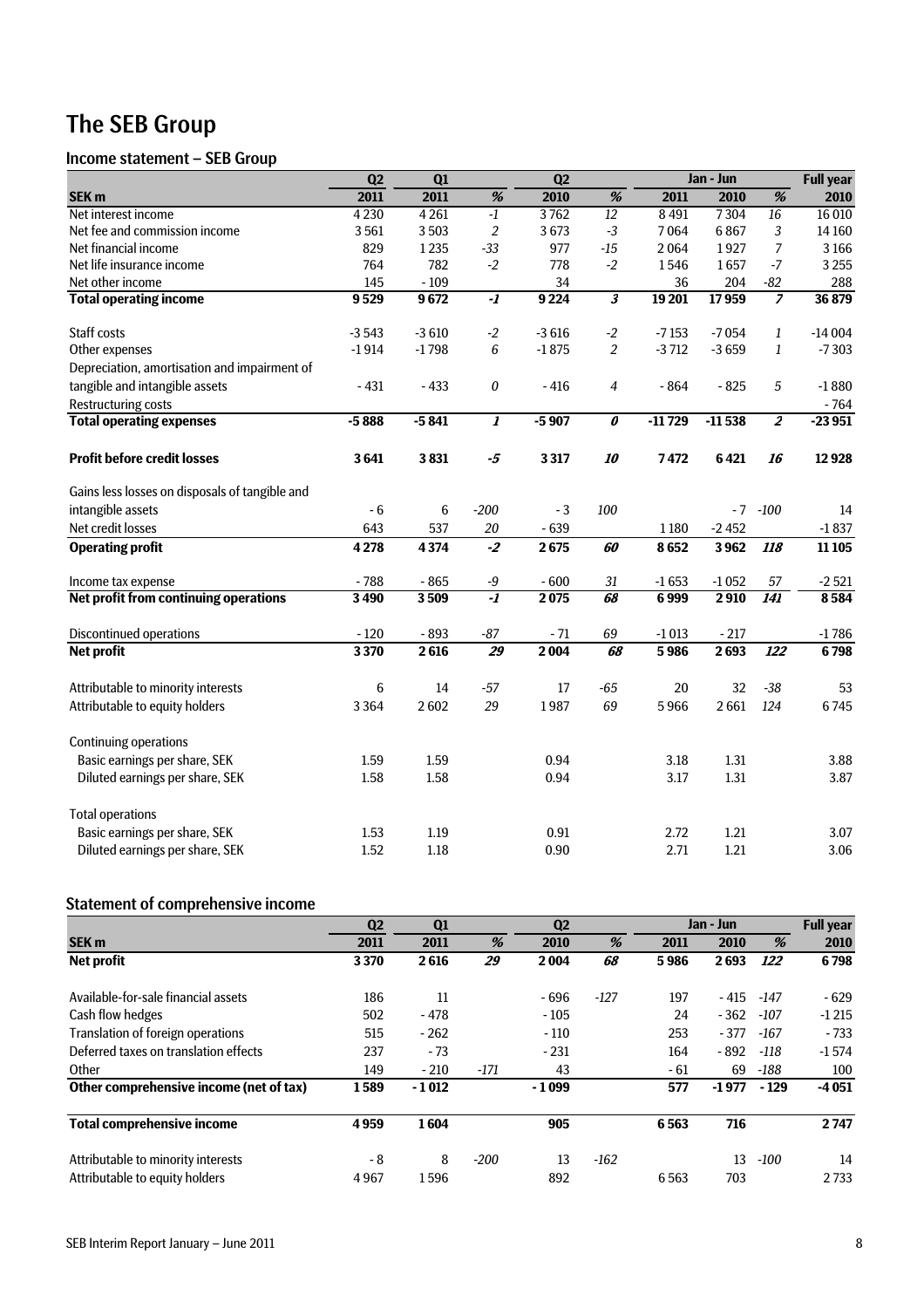#### Key figures – SEB Group

|                                                             | Q2      | Q1      | Q2      | Jan - Jun |         | <b>Full year</b> |
|-------------------------------------------------------------|---------|---------|---------|-----------|---------|------------------|
|                                                             | 2011    | 2011    | 2010    | 2011      | 2010    | 2010             |
|                                                             |         |         |         |           |         |                  |
| <b>Continuing operations</b>                                |         |         |         |           |         |                  |
| Return on equity, continuing operations, %                  | 13.93   | 14.06   | 8.35    | 13.96     | 5.82    | 8.65             |
| Basic earnings per share, continuing operations, SEK        | 1.59    | 1.59    | 0.94    | 3.18      | 1.31    | 3.88             |
| Diluted earnings per share, continuing operations, SEK      | 1.58    | 1.58    | 0.94    | 3.17      | 1.31    | 3.87             |
| Cost/income ratio, continuing operations                    | 0.62    | 0.60    | 0.64    | 0.61      | 0.64    | 0.65             |
| Number of full time equivalents, continuing operations*     | 17,492  | 17,426  | 17,059  | 17,351    | 17,016  | 17,104           |
| <b>Total operations</b>                                     |         |         |         |           |         |                  |
| Return on equity, %                                         | 13.46   | 10.47   | 8.06    | 11.93     | 5.38    | 6.84             |
| Return on total assets, %                                   | 0.62    | 0.49    | 0.34    | 0.55      | 0.23    | 0.30             |
| Return on risk-weighted assets, %                           | 1.71    | 1.34    | 0.97    | 1.52      | 0.66    | 0.83             |
| Basic earnings per share, SEK                               | 1.53    | 1.19    | 0.91    | 2.72      | 1.21    | 3.07             |
| Weighted average number of shares, millions**               | 2,194   | 2,194   | 2,194   | 2,194     | 2,194   | 2,194            |
| Diluted earnings per share, SEK                             | 1.52    | 1.18    | 0.90    | 2.71      | 1.21    | 3.06             |
| Weighted average number of diluted shares, millions***      | 2,206   | 2,206   | 2,199   | 2,205     | 2,199   | 2,202            |
|                                                             |         |         |         |           |         |                  |
| Net worth per share, SEK                                    | 52.30   | 49.79   | 49.48   | 52.30     | 49.48   | 50.34            |
| Average equity, SEK, billion                                | 100.0   | 99.7    | 98.7    | 100.0     | 99.0    | 98.9             |
| Credit loss level, %                                        | $-0.20$ | $-0.17$ | 0.16    | $-0.18$   | 0.33    | 0.14             |
| Total reserve ratio individually assessed impaired loans, % | 64.8    | 69.0    | 76.9    | 64.8      | 76.9    | 69.2             |
| Net level of impaired loans, %                              | 0.56    | 0.54    | 0.60    | 0.56      | 0.60    | 0.62             |
| Gross level of impaired loans, %                            | 1.11    | 1.12    | 1.29    | 1.11      | 1.29    | 1.26             |
| Basel II (Legal reporting with transitional floor):****     |         |         |         |           |         |                  |
| Risk-weighted assets, SEK billion                           | 798     | 777     | 824     | 798       | 824     | 800              |
| Core Tier 1 capital ratio, %                                | 11.47   | 11.35   | 10.46   | 11.47     | 10.46   | 10.93            |
| Tier 1 capital ratio, %                                     | 13.27   | 13.18   | 12.40   | 13.27     | 12.40   | 12.75            |
| Total capital ratio, %                                      | 12.86   | 12.72   | 12.60   | 12.86     | 12.60   | 12.40            |
| Basel II (without transitional floor):                      |         |         |         |           |         |                  |
| Risk-weighted assets, SEK billion                           | 678     | 678     | 714     | 678       | 714     | 716              |
| Core Tier 1 capital ratio, %                                | 13.50   | 13.00   | 12.07   | 13.50     | 12.07   | 12.20            |
| Tier 1 capital ratio, %                                     | 15.62   | 15.09   | 14.31   | 15.62     | 14.31   | 14.24            |
| Total capital ratio, %                                      | 15.12   | 14.57   | 14.54   | 15.12     | 14.54   | 13.85            |
|                                                             |         |         |         |           |         |                  |
| Number of full time equivalents*                            | 17,576  | 17,512  | 19,091  | 17,688    | 19,090  | 19,125           |
| Assets under custody, SEK billion                           | 4,683   | 4,948   | 4,770   | 4,683     | 4,770   | 5,072            |
| Assets under management, SEK billion                        | 1,356   | 1,372   | 1,328   | 1,356     | 1,328   | 1,399            |
| <b>Discontinued operations</b>                              |         |         |         |           |         |                  |
| Basic earnings per share, discontinued operations, SEK      | $-0.06$ | $-0.40$ | $-0.03$ | $-0.46$   | $-0.10$ | $-0.81$          |
| Diluted earnings per share, discontinued operations, SEK    | $-0.06$ | $-0.40$ | $-0.04$ | $-0.46$   | $-0.10$ | $-0.81$          |

\* Quarterly numbers are for last month of quarter. Accumulated numbers are average for the period.

\*\* The number of issued shares was 2,194,171,802. SEB owned 267,360 Class A shares for the employee stock option programme at year end 2010. During 2011 SEB has repurchased 500,000 shares and 630,939 shares have been sold as employee stock options have been exercised. Thus, as at 30 June 2011 SEB owned 136,421 Class A-shares with a market value of SEK 7m.

\*\*\* Calculated dilution based on the estimated economic value of the long-term incentive programmes.

\*\*\*\* 80 per cent of RWA in Basel I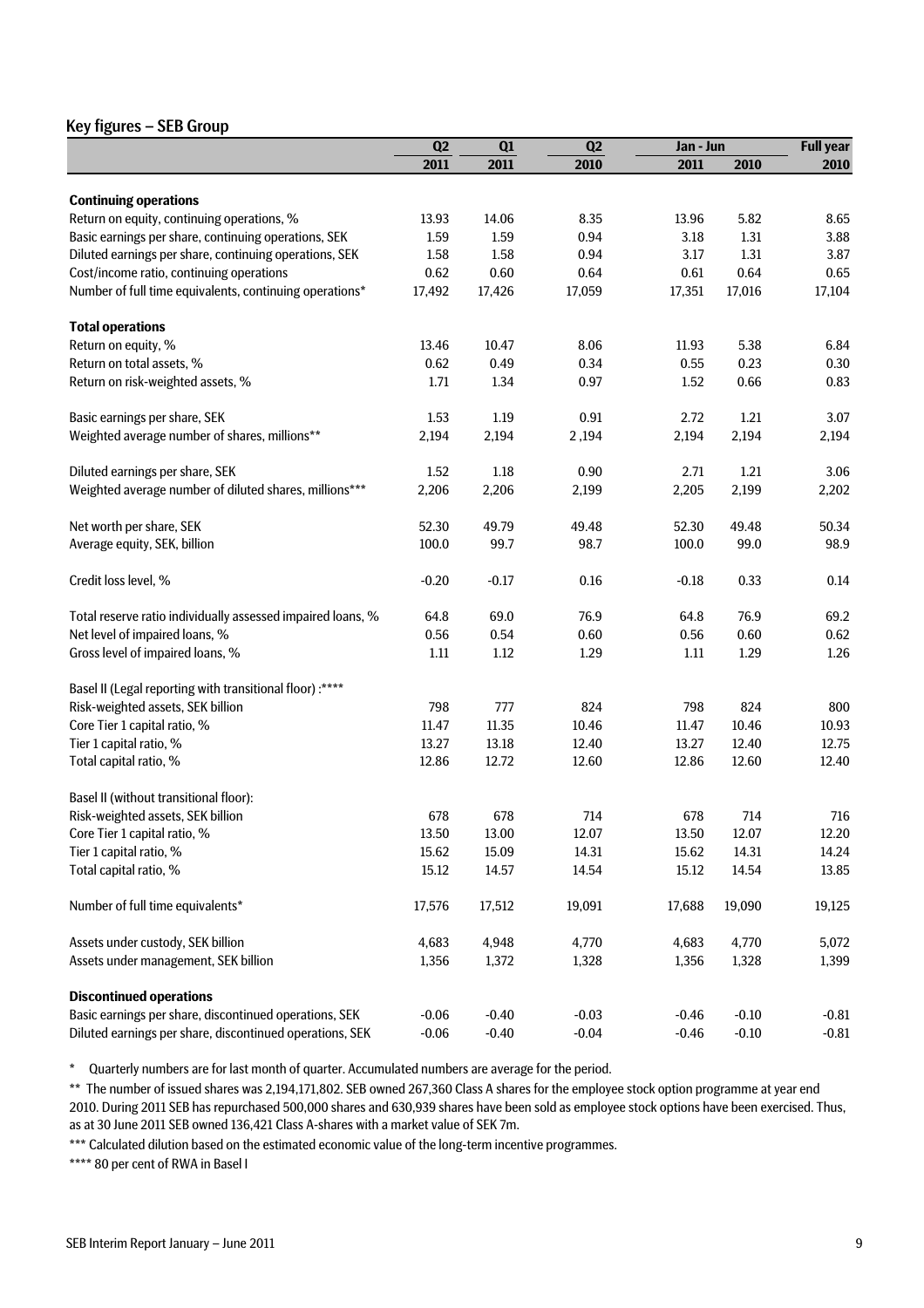### Income statement on quarterly basis - SEB Group

|                                                           | Q2      | Q1      | Q <sub>4</sub> | Q <sub>3</sub> | Q2      |
|-----------------------------------------------------------|---------|---------|----------------|----------------|---------|
| SEK <sub>m</sub>                                          | 2011    | 2011    | 2010           | 2010           | 2010    |
| Net interest income                                       | 4 2 3 0 | 4261    | 4526           | 4 1 8 0        | 3762    |
| Net fee and commission income                             | 3561    | 3503    | 3906           | 3 3 8 7        | 3673    |
| Net financial income                                      | 829     | 1235    | 512            | 727            | 977     |
| Net life insurance income                                 | 764     | 782     | 780            | 818            | 778     |
| Net other income                                          | 145     | $-109$  | 314            | $-230$         | 34      |
| <b>Total operating income</b>                             | 9529    | 9672    | 10 038         | 8882           | 9 2 2 4 |
| <b>Staff costs</b>                                        | $-3543$ | $-3610$ | $-3558$        | $-3392$        | $-3616$ |
| Other expenses                                            | $-1914$ | $-1798$ | $-1965$        | $-1679$        | $-1875$ |
| Depreciation, amortisation and impairment of tangible and |         |         |                |                |         |
| intangible assets                                         | $-431$  | $-433$  | $-650$         | $-405$         | $-416$  |
| <b>Restructuring costs</b>                                |         |         | - 9            | $-755$         |         |
| <b>Total operating expenses</b>                           | $-5888$ | $-5841$ | $-6182$        | $-6231$        | $-5907$ |
| <b>Profit before credit losses</b>                        | 3641    | 3831    | 3856           | 2651           | 3317    |
| Gains less losses on disposals of tangible and intangible |         |         |                |                |         |
| assets                                                    | - 6     | 6       | 21             |                | $-3$    |
| Net credit losses                                         | 643     | 537     | 419            | 196            | $-639$  |
| <b>Operating profit</b>                                   | 4278    | 4374    | 4 2 9 6        | 2847           | 2675    |
| Income tax expense                                        | $-788$  | $-865$  | $-704$         | $-765$         | $-600$  |
| Net profit from continuing operations                     | 3490    | 3509    | 3592           | 2082           | 2075    |
| Discontinued operations                                   | $-120$  | $-893$  | $-83$          | $-1486$        | - 71    |
| <b>Net profit</b>                                         | 3370    | 2616    | 3509           | 596            | 2004    |
| Attributable to minority interests                        | 6       | 14      | 6              | 15             | 17      |
| Attributable to equity holders                            | 3 3 6 4 | 2602    | 3503           | 581            | 1987    |
| <b>Continuing operations</b>                              |         |         |                |                |         |
| Basic earnings per share, SEK                             | 1.59    | 1.59    | 1.64           | 0.94           | 0.94    |
| Diluted earnings per share, SEK                           | 1.58    | 1.58    | 1.62           | 0.94           | 0.94    |
| <b>Total operations</b>                                   |         |         |                |                |         |
| Basic earnings per share, SEK                             | 1.53    | 1.19    | 1.60           | 0.26           | 0.91    |
| Diluted earnings per share, SEK                           | 1.52    | 1.18    | 1.58           | 0.26           | 0.90    |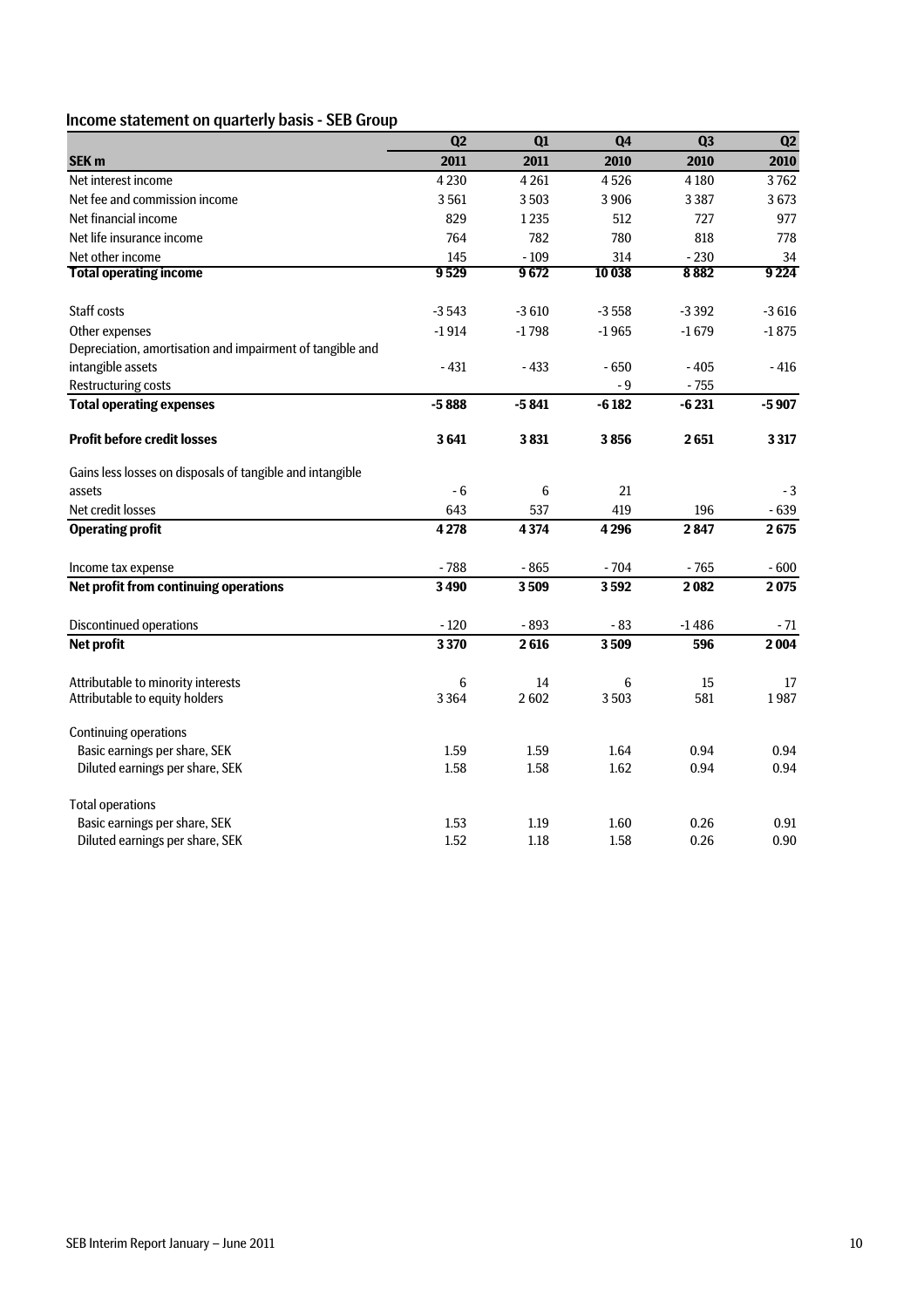#### Income statement, by Division – SEB Group

|                                                | <b>Merchant</b> | <b>Retail</b>  | <b>Wealth</b>     |         |               | <b>Other incl</b> |                  |
|------------------------------------------------|-----------------|----------------|-------------------|---------|---------------|-------------------|------------------|
| Jan-Jun 2011, SEK m                            | <b>Banking</b>  | <b>Banking</b> | <b>Management</b> | Life*   | <b>Baltic</b> | eliminations      | <b>SEB Group</b> |
| Net interest income                            | 3617            | 2785           | 303               | $-18$   | 942           | 862               | 8491             |
| Net fee and commission income                  | 2601            | 1610           | 1859              |         | 449           | 545               | 7064             |
| Net financial income                           | 2080            | 147            | 37                |         | 169           | $-369$            | 2064             |
| Net life insurance income                      |                 |                |                   | 2 2 6 3 |               | $-717$            | 1546             |
| Net other income                               | 170             | 54             | 28                |         | $-17$         | $-199$            | 36               |
| <b>Total operating income</b>                  | 8468            | 4596           | 2 2 2 7           | 2 2 4 5 | 1543          | 122               | 19 201           |
| Staff costs                                    | $-2060$         | $-1362$        | $-733$            | $-597$  | $-333$        | $-2068$           | -7 153           |
| Other expenses                                 | $-2476$         | $-1822$        | $-756$            | $-246$  | $-513$        | 2 1 0 1           | $-3712$          |
| Depreciation, amortisation and impairment of   |                 |                |                   |         |               |                   |                  |
| tangible and intangible assets                 | $-101$          | $-38$          | $-22$             | $-384$  | - 65          | $-254$            | - 864            |
| <b>Total operating expenses</b>                | $-4637$         | $-3222$        | $-1511$           | $-1227$ | $-911$        | $-221$            | $-11729$         |
| <b>Profit before credit losses</b>             | 3831            | 1374           | 716               | 1018    | 632           | - 99              | 7472             |
| Gains less losses on disposals of tangible and |                 |                |                   |         |               |                   |                  |
| intangible assets                              |                 |                |                   |         |               |                   |                  |
| Net credit losses                              | - 84            | $-182$         | $-2$              |         | 1251          | 197               | 1180             |
| <b>Operating profit</b>                        | 3747            | 1192           | 714               | 1018    | 1883          | 98                | 8652             |

\* Business result in Life amounted to SEK 1,590m (1,460), of which change in surplus values was net SEK 572m (375).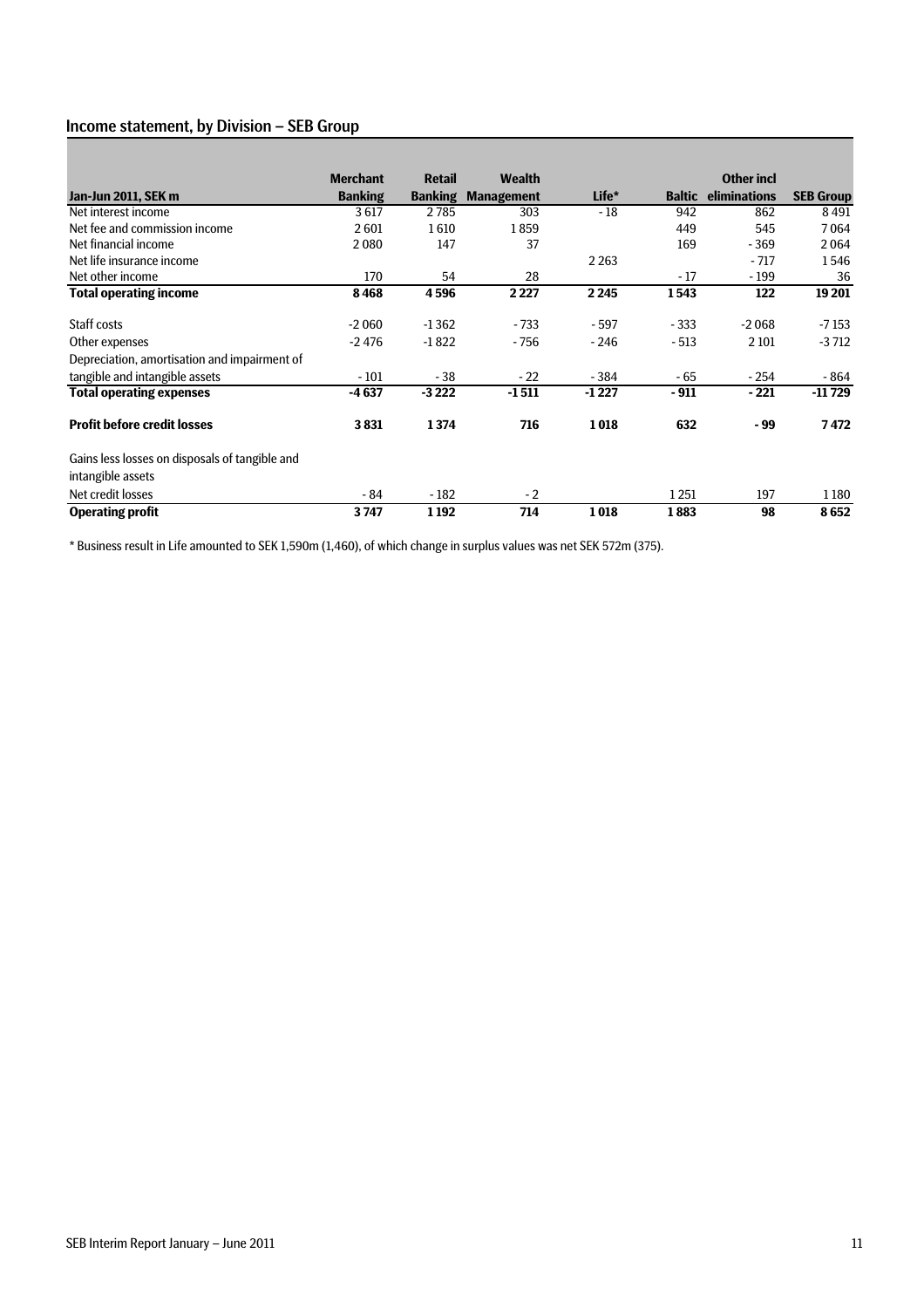### Merchant Banking

Merchant Banking has two large business areas - Trading and Capital Markets and Global Transaction Services. Other business units, e.g. the CRM function, Commercial Real Estate, Corporate Finance and Structured Finance, are consolidated in Corporate Banking.

#### Income statement

|                                                | Q <sub>2</sub> | Q1      |       | Q <sub>2</sub> |       | Jan- Jun |         |                  | <b>Full year</b> |
|------------------------------------------------|----------------|---------|-------|----------------|-------|----------|---------|------------------|------------------|
| SEK <sub>m</sub>                               | 2011           | 2011    | %     | 2010           | %     | 2011     | 2010    | %                | 2010             |
| Net interest income                            | 1885           | 1732    | 9     | 1728           | 9     | 3617     | 3510    | 3                | 7328             |
| Net fee and commission income                  | 1342           | 1259    | 7     | 1412           | $-5$  | 2601     | 2491    | 4                | 5 2 7 5          |
| Net financial income                           | 995            | 1085    | $-8$  | 1242           | $-20$ | 2080     | 2074    | 0                | 3366             |
| Net other income                               | 135            | 35      |       | 39             |       | 170      | 123     |                  | 322              |
| <b>Total operating income</b>                  | 4357           | 4 1 11  | 6     | 4421           | $-1$  | 8468     | 8198    | 3                | 16 291           |
| Staff costs                                    | $-998$         | $-1062$ | $-6$  | $-1076$        | $-7$  | $-2060$  | $-2032$ | 1                | $-3959$          |
| Other expenses                                 | $-1269$        | $-1207$ | 5     | $-1203$        | 5     | $-2476$  | $-2353$ | 5                | $-4649$          |
| Depreciation, amortisation and impairment of   |                |         |       |                |       |          |         |                  |                  |
| tangible and intangible assets                 | $-50$          | $-51$   | $-2$  | $-39$          | 28    | $-101$   | $-67$   | 51               | $-170$           |
| <b>Total operating expenses</b>                | $-2317$        | $-2320$ | 0     | $-2318$        | 0     | $-4637$  | $-4452$ | 4                | $-8778$          |
| <b>Profit before credit losses</b>             | 2040           | 1791    | 14    | 2103           | $-3$  | 3831     | 3746    | $\overline{2}$   | 7513             |
| Gains less losses on disposals of tangible and |                |         |       |                |       |          |         |                  |                  |
| intangible assets                              | $-3$           | 3       |       | $-1$           | 200   |          | $-4$    | $-100$           | 20               |
| Net credit losses                              | $-36$          | - 48    | $-25$ | 26             |       | $-84$    | $-78$   | 8                | $-203$           |
| <b>Operating profit</b>                        | 2001           | 1746    | 15    | 2 1 2 8        | -6    | 3747     | 3664    | $\boldsymbol{2}$ | 7330             |
| Cost/Income ratio                              | 0,53           | 0,56    |       | 0,52           |       | 0,55     | 0,54    |                  | 0,54             |
| Business equity, SEK bn                        | 26,6           | 25,6    |       | 25,8           |       | 26,1     | 25,8    |                  | 25,8             |
| Return on business equity, %                   | 21,7           | 19,7    |       | 23,8           |       | 20,7     | 20,5    |                  | 20,5             |
| Number of full time equivalents                | 2485           | 2481    |       | 2326           |       | 2484     | 2 3 2 2 |                  | 2343             |

- Improved performance across most business units
- Continued growth and credit expansion according to plan
- Strong asset quality

#### Comments to the first six months

Macro-economic uncertainty continued to prevail in the second quarter as a result of the ongoing debt crisis in southern Europe. The financial position of corporate customers in SEB's home markets remained strong. Even in this more uncertain market development, loan volumes increased with SEK 38bn during the first six months. Customers also leveraged on SEB's broad capabilities as an established relationship bank throughout the turmoil. SEB has participated in nearly 90 per cent of all public debt raisings in the Nordic countries this year. Further proof of this was the recognition as Best Bank in the Nordic and Baltic region as well as Best M&A House and Best Cash Management House by Euromoney.

Operating income for the first six months increased 3 per cent compared with the same period last year. All business areas continued the positive trend that ended the first quarter*.* Operating expenses for the first six months were up 4 per cent largely relating to new recruitments enabling the expansion outside Sweden. Operating profit amounted to

SEK 3,747m, a 2 per cent increase year-on-year. Asset quality remained strong.

Within *Trading and Capital Markets*, Capital Markets continued to improve revenues driven by high activity in all areas. Prospera awarded SEB as the best FX provider in Sweden for both corporate and institutional clients. Stock market volumes were low, but *SEB Enskilda Equities* has been the No. 1 market leader during the last decade on the Nordic & Baltic exchanges. A clear differentiator has been the continuous high value-added investments in cutting edge products, like prime brokerage and futures, and in technology.

*Global Transaction Services* experienced positive momentum in all segments from increasing customer activities and volumes combined with higher interest rates. At the end of the quarter, assets under custody were at a seasonal lower level of SEK 4,683bn (5,072 at year-end).

*Corporate Banking* delivered another solid quarter even though both M&A and Equity Capital Market activities remained subdued. During the first six months, Nordic and German corporate lending increased with SEK 24bn.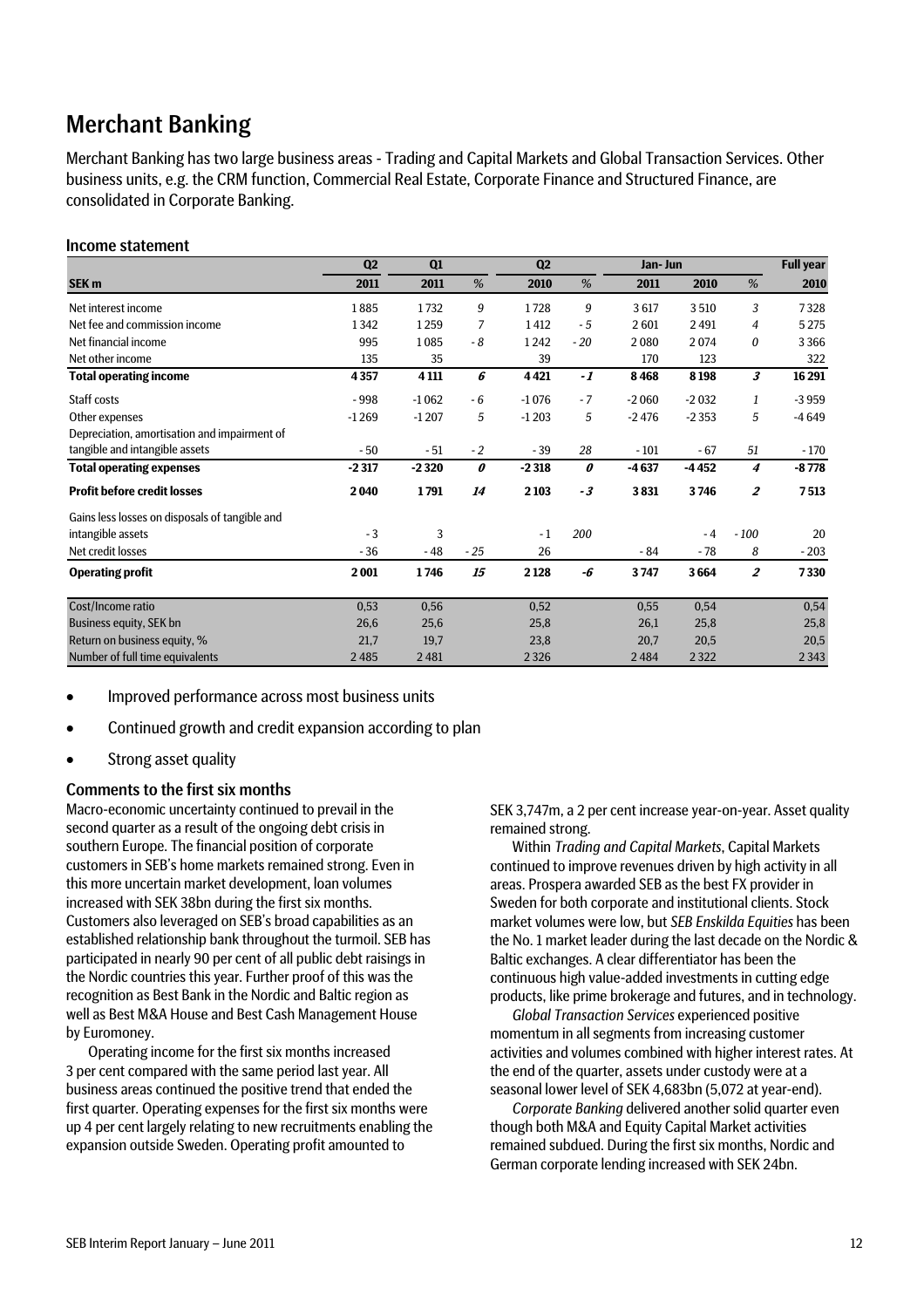### Retail Banking

The Retail Banking division consists of two business areas - Sweden and Card.

#### Income statement

|                                                | Q2      | Q1           |                | Q <sub>2</sub> |       | Jan- Jun |         |                | <b>Full year</b> |
|------------------------------------------------|---------|--------------|----------------|----------------|-------|----------|---------|----------------|------------------|
| SEK <sub>m</sub>                               | 2011    | 2011         | $\%$           | 2010           | %     | 2011     | 2010    | %              | 2010             |
| Net interest income                            | 1436    | 1349         | 6              | 1212           | 18    | 2785     | 2 4 13  | 15             | 5008             |
| Net fee and commission income                  | 822     | 788          | 4              | 829            | $-1$  | 1610     | 1618    | 0              | 3 2 4 0          |
| Net financial income                           | 83      | 64           | 30             | 76             | 9     | 147      | 141     | 4              | 273              |
| Net other income                               | 40      | 14           | 186            | 11             |       | 54       | 20      | 170            | 48               |
| <b>Total operating income</b>                  | 2381    | 2 2 1 5      | $\overline{z}$ | 2 1 2 8        | 12    | 4596     | 4 1 9 2 | 10             | 8569             |
| Staff costs                                    | - 689   | $-673$       | 2              | $-659$         | 5     | $-1362$  | $-1317$ | 3              | $-2650$          |
| Other expenses                                 | $-940$  | $-882$       | 7              | $-875$         | 7     | $-1822$  | $-1653$ | 10             | $-3381$          |
| Depreciation, amortisation and impairment of   |         |              |                |                |       |          |         |                |                  |
| tangible and intangible assets                 | $-19$   | $-19$        | 0              | $-21$          | $-10$ | $-38$    | $-42$   | $-10$          | - 84             |
| <b>Total operating expenses</b>                | $-1648$ | $-1574$      | 5              | $-1555$        | 6     | $-3222$  | $-3012$ | $\overline{z}$ | $-6115$          |
| <b>Profit before credit losses</b>             | 733     | 641          | 14             | 573            | 28    | 1374     | 1180    | 16             | 2454             |
| Gains less losses on disposals of tangible and |         |              |                |                |       |          |         |                |                  |
| intangible assets                              | $-1$    | $\mathbf{1}$ |                |                |       |          |         |                | $-1$             |
| Net credit losses                              | $-84$   | $-98$        | $-14$          | $-147$         | $-43$ | $-182$   | $-343$  | $-47$          | - 543            |
| <b>Operating profit</b>                        | 648     | 544          | 19             | 426            | 52    | 1192     | 837     | 42             | 1910             |
| Cost/Income ratio                              | 0,69    | 0,71         |                | 0,73           |       | 0,70     | 0,72    |                | 0,71             |
| Business equity, SEK bn                        | 10,2    | 9,9          |                | 9,9            |       | 10,0     | 9,7     |                | 9,7              |
| Return on business equity, %                   | 18,9    | 16,2         |                | 12,7           |       | 17,6     | 12,7    |                | 14,5             |
| Number of full time equivalents                | 3596    | 3498         |                | 3482           |       | 3512     | 3362    |                | 3 4 0 4          |

- Clear progress in strengthening franchise
- Deposit margins and loan volumes drive increase in net interest income
- Growth in corporate lending

#### Comments to the first six months

The macro economic development in Northern Europe continues to strengthen the Swedish Retail banking and Nordic Card business areas. Increasing market interest rates, good asset quality and increased business activity support the positive trend.

Operating profit for the first half of 2011 increased to SEK 1,192m (837), driven by an increase in net interest income to SEK 2,785m (2,413). Operating expenses grew by 7 per cent compared with the first six months last year, primarily due to increases in number of staff and strategic investments in the SME segment and IT.

The stable net credit losses decreased from a low level to SEK 182m (343) and strengthened the positive operating result. Commission fees were stable but are not expected to gain strength short term because overall actitivity regarding mutual funds and direct equity trading remain at low levels.

*Retail Sweden's* operating profit for the first six months of 2011 reached SEK 723m (398). The result was driven by increasing net interest income, built through an increase in

lending volumes and positive development of deposit margins.

SEB's household mortgage volumes increased by 9 per cent to SEK 288bn (265 at the end of 2010), whereof the acquisition of DnB NOR´s mortgage business contributed with SEK 7bn. Market competition remained fierce.

Deposit volumes increased during the quarter and reached SEK 182bn (175 at year end). Higher short-term rates supported deposit margins.

Growth continued within the SME segment as an effect of a competitive offering and high market presence, where the corporate lending portfolio grew to SEK 105bn (91 at the end of 2010) and margins increased slightly. The number of active cash management clients increased by more than 5,000 to more than 110,000 at the end of the period.

*The Card business'* operating profit reached SEK 469m (439). FX effects and increasing market interest rates continued to put pressure on income which was counteracted by cost control activities and lower credit losses.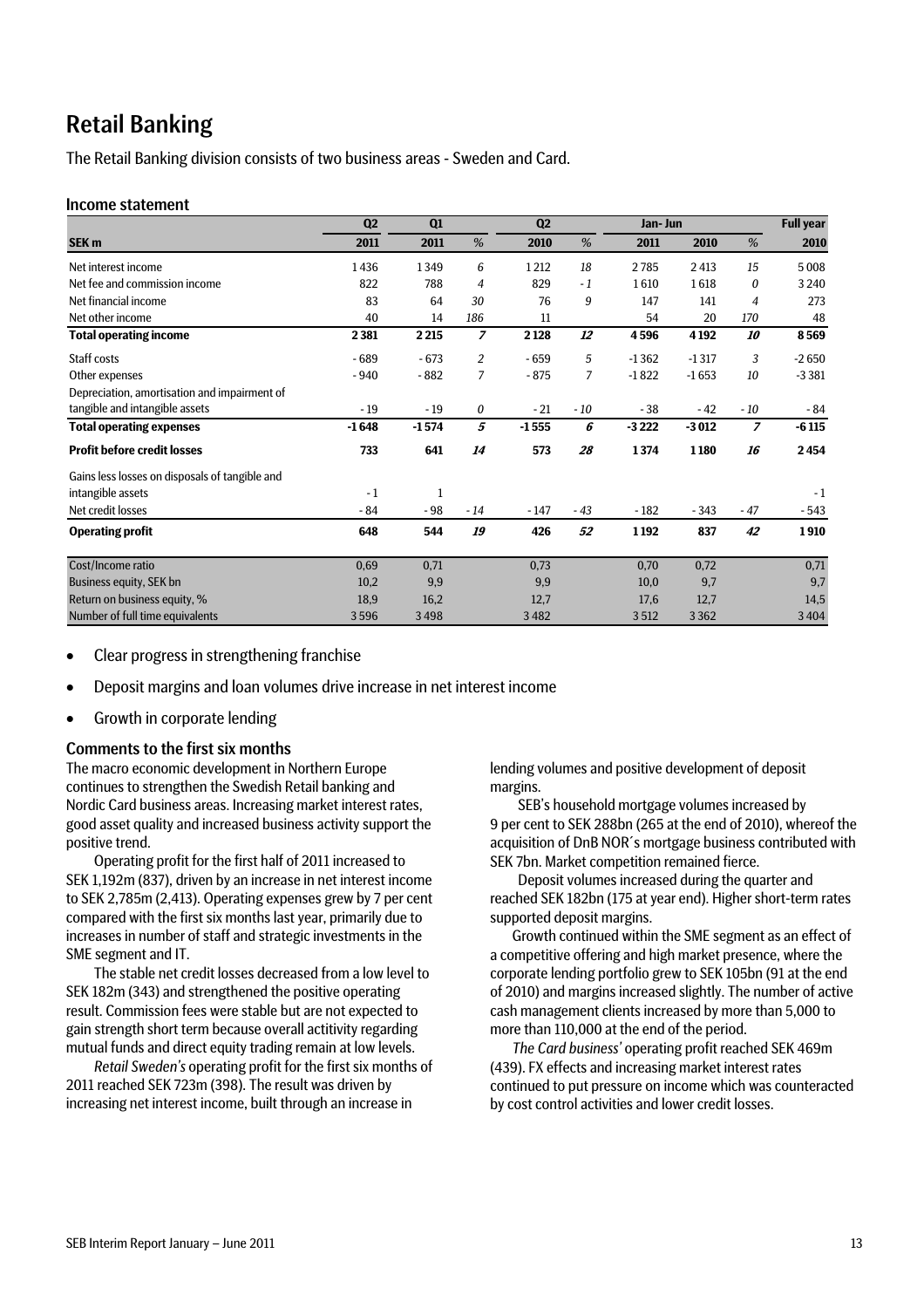### Wealth Management

The Wealth Management division has two business areas – Private Banking and Institutional Clients.

#### Income statement

|                                                | Q <sub>2</sub> | Q1     |                | Q <sub>2</sub> |                | Jan- Jun |         |                | <b>Full year</b> |
|------------------------------------------------|----------------|--------|----------------|----------------|----------------|----------|---------|----------------|------------------|
| SEK <sub>m</sub>                               | 2011           | 2011   | %              | 2010           | %              | 2011     | 2010    | %              | 2010             |
| Net interest income                            | 160            | 143    | 12             | 120            | 33             | 303      | 231     | 31             | 485              |
| Net fee and commission income                  | 865            | 994    | $-13$          | 939            | $-8$           | 1859     | 1807    | 3              | 3752             |
| Net financial income                           | 22             | 15     | 47             | 24             | $-8$           | 37       | 42      | $-12$          | 89               |
| Net other income                               | 26             | 2      |                | 47             | $-45$          | 28       | 47      | $-40$          | 58               |
| <b>Total operating income</b>                  | 1073           | 1154   | $-7$           | 1 1 30         | $-5$           | 2227     | 2 1 2 7 | 5              | 4384             |
| Staff costs                                    | $-365$         | $-368$ | $-1$           | $-339$         | 8              | $-733$   | $-648$  | 13             | $-1298$          |
| Other expenses                                 | $-388$         | $-368$ | 5              | $-388$         | 0              | $-756$   | $-738$  | $\overline{2}$ | $-1528$          |
| Depreciation, amortisation and impairment of   |                |        |                |                |                |          |         |                |                  |
| tangible and intangible assets                 | $-10$          | $-12$  | $-17$          | $-21$          | $-52$          | $-22$    | $-41$   | - 46           | - 84             |
| <b>Total operating expenses</b>                | $-763$         | $-748$ | $\overline{2}$ | $-748$         | $\overline{z}$ | $-1511$  | $-1427$ | 6              | $-2910$          |
| <b>Profit before credit losses</b>             | 310            | 406    | $-24$          | 382            | - 19           | 716      | 700     | $\overline{2}$ | 1474             |
| Gains less losses on disposals of tangible and |                |        |                |                |                |          |         |                |                  |
| intangible assets                              |                |        |                |                |                |          |         |                |                  |
| Net credit losses                              | $-1$           | $-1$   | 0              | $-2$           | $-50$          | $-2$     | $-3$    | $-33$          | 3                |
| <b>Operating profit</b>                        | 309            | 405    | $-24$          | 380            | - 19           | 714      | 697     | $\overline{2}$ | 1477             |
| Cost/Income ratio                              | 0,71           | 0,65   |                | 0,66           |                | 0,68     | 0,67    |                | 0,66             |
| Business equity, SEK bn                        | 4,9            | 5,0    |                | 5,2            |                | 5,0      | 5,2     |                | 5,3              |
| Return on business equity, %                   | 18,0           | 23,1   |                | 21,0           |                | 20,6     | 19,2    |                | 20,2             |
| Number of full time equivalents                | 1015           | 1007   |                | 945            |                | 1011     | 953     |                | 963              |

Bearish stock markets impacted total net sales and performance fees

Continued strong net sales in Private Banking

#### Comments to the first six months

Operating income increased by 5 per cent compared with the same period last year. Net interest income increased by 31 per cent and base commissions have strengthened due to SEB's asset mix and net sales. Performance and transaction fees were lower compared with the same period last year, SEK 144m (181). Operating expenses increased 6 per cent compared with last year.

Private Banking continued to cement its number one position with strong net sales amounting to SEK 17bn (12). Client interactivity was high and during the first six months Private Banking had a continued strong inflow of new clients, 716 (589).

The ongoing collaboration between Institutional Clients and Merchant Banking continued to yield new business. The overall focus towards the Tier 1 customer segment continued to lead to significant new volume inflows in high margin

products. These are tailored products and provide high value added to the clients. Overall net sales for institutional clients during the first six months amounted to SEK 11 bn.

SEB's own Exchange Traded Funds have been launched under the name SpotR. In May, the turnover in the three SpotR:s represented 27 per cent of the total SEK turnover in exchange traded funds on NASDAQ OMX Stockholm. At the end of June, SEB's total volume in SEB Exchange Traded Funds was SEK 1bn.

In response to customer demand a service of identifying, evaluating and recommending external fund managers was established. The offering was well received by an increasing number of clients.

Assets under management were SEK 1,298 bn (1,321), virtually unchanged from year-end 2010.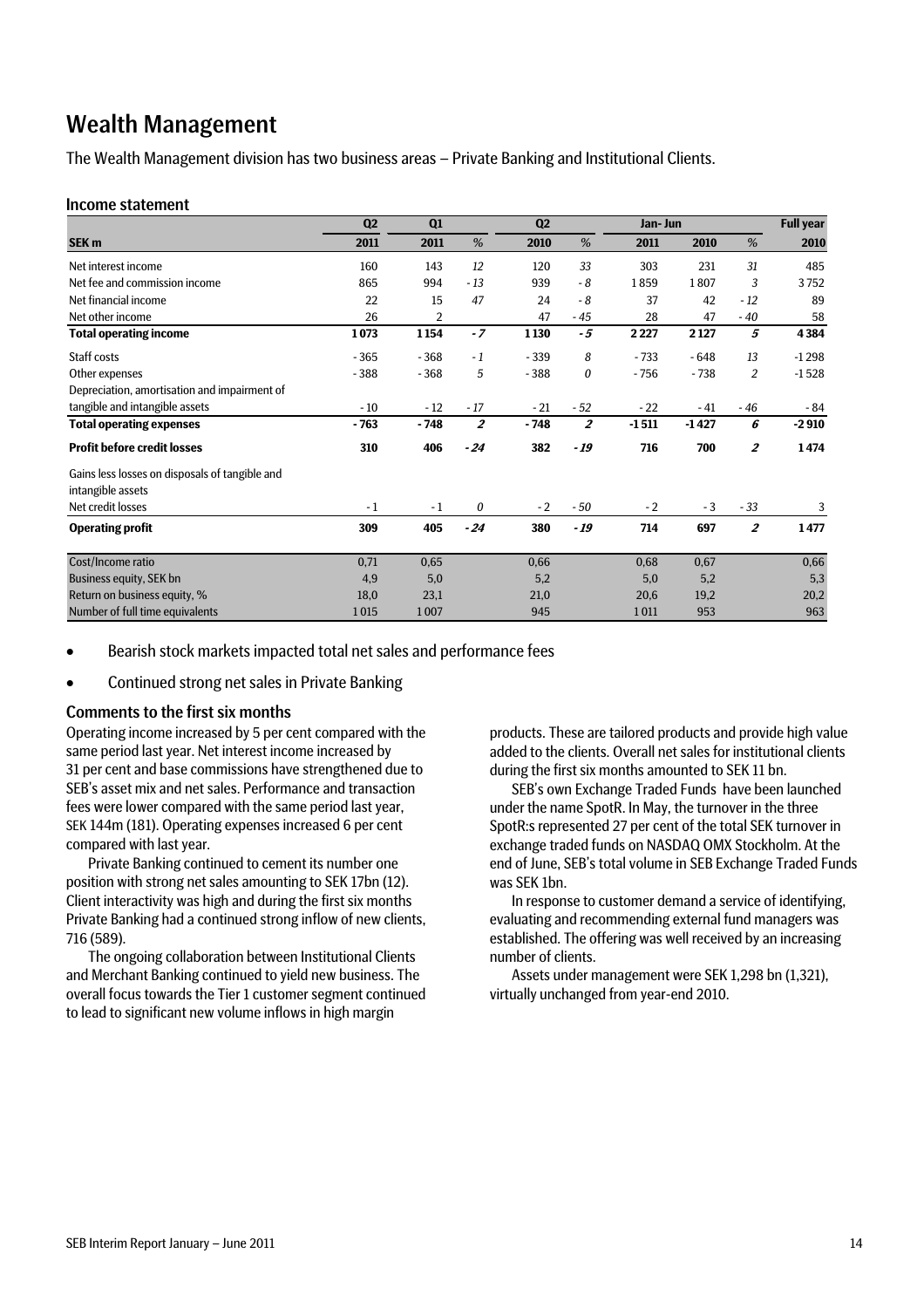### Life

Life consists of three business areas - SEB Trygg Liv (Sweden), SEB Pension (Denmark) and SEB Life & Pension **International** 

#### Income statement

|                                              | Q2      | Q1     |                | Q2      | Jan- Jun |         |         |       | <b>Full year</b> |
|----------------------------------------------|---------|--------|----------------|---------|----------|---------|---------|-------|------------------|
| SEK <sub>m</sub>                             | 2011    | 2011   | %              | 2010    | %        | 2011    | 2010    | %     | 2010             |
| Net interest income                          | $-10$   | $-8$   | 25             | $-2$    |          | $-18$   | $-4$    |       | $-11$            |
| Net life insurance income                    | 1 1 2 5 | 1 1 38 | $-1$           | 1 1 1 5 | 1        | 2 2 6 3 | 2 3 0 1 | $-2$  | 4550             |
| <b>Total operating income</b>                | 1115    | 1130   | $-1$           | 1 1 1 3 | 0        | 2245    | 2297    | $-2$  | 4539             |
| Staff costs                                  | $-305$  | $-292$ | $\overline{4}$ | $-287$  | 6        | $-597$  | $-569$  | 5     | $-1123$          |
| Other expenses                               | $-111$  | $-135$ | - 18           | $-151$  | $-26$    | $-246$  | $-298$  | $-17$ | $-589$           |
| Depreciation, amortisation and impairment of |         |        |                |         |          |         |         |       |                  |
| tangible and intangible assets               | $-192$  | $-192$ | 0              | $-172$  | 12       | - 384   | $-345$  | 11    | - 690            |
| <b>Total operating expenses</b>              | $-608$  | $-619$ | $-2$           | $-610$  | 0        | $-1227$ | $-1212$ | 1     | $-2402$          |
| <b>Operating profit</b>                      | 507     | 511    | $-1$           | 503     | 1        | 1018    | 1085    | - 6   | 2 1 3 7          |
| Change in surplus values, net                | 545     | 27     |                | 180     |          | 572     | 375     | 53    | 1045             |
| <b>Business result</b>                       | 1052    | 538    | 96             | 683     | 54       | 1590    | 1460    | 9     | 3 1 8 2          |
| Cost/Income ratio                            | 0,55    | 0,55   |                | 0,55    |          | 0,55    | 0,53    |       | 0,53             |
| Business equity, SEK bn                      | 6,4     | 6,4    |                | 6,0     |          | 6,4     | 6,0     |       | 6,0              |
| Return on business equity, %                 |         |        |                |         |          |         |         |       |                  |
| based on operating profit                    | 27,9    | 28,1   |                | 29,5    |          | 28,0    | 31,8    |       | 31,3             |
| based on business result                     | 57,9    | 29,6   |                | 40,1    |          | 43,7    | 42,8    |       | 46,7             |
| Number of full time equivalents              | 1241    | 1237   |                | 1 1 7 3 |          | 1237    | 1175    |       | 1190             |

Higher unit-linked income but lower income from traditional portfolios and other operations

Assets under management supported by a continued strong premium inflow

#### Comments to the first six months

The work to further strengthen long-term customer relationships, for example better availability at customer service centres, improved advisory service and enhanced product offerings, continued.

Operating profit for the six-month period decreased by 6 per cent or SEK 67m compared with the same period last year. The decrease was related to lower income from traditional insurance and investments for own account while the income from the core business, unit-linked, continued to increase. Total operating income was 2 per cent or SEK 52m lower than last year.

The strong unit-linked income supported operating profit in Sweden, which improved by SEK 19m to SEK 707m. Income from traditional and risk insurance in Sweden decreased. Operating profit in Denmark decreased by SEK 35m to SEK 274m reflecting substantially lower return in the own account investment portfolio. The operating profit for the non-Nordic business decreased by SEK 51m to SEK 37m and reflected lower income from traditional insurance.

The premium income relating to new and existing policies was relatively stable at SEK 15.4bn which is 4 per cent or 0.6bn lower than last year. This was a net of unit-linked which

decreased by SEK 0.1bn to 12.2bn and traditional insurance and risk products which decreased by SEK 0.5bn to 3.2bn.

Operating expenses increased by a moderate 1 per cent or SEK 15m. Currency translation effects neutralized the effect of higher amortisation of deferred acquisition costs and hiring of more sales personnel in Sweden.

The weighted sales volume on new policies decreased for all product groups. Overall, the decrease was 8 per cent reflecting lower volumes in Sweden and Denmark. Unit-linked represents 86 per cent (86) of total new sales. The share of corporate paid policies was 64 per cent (61). The most recent statistics covering the twelve month period to March 2011 show that SEB continues to be the market leader in Sweden within unit-linked insurance. The new sales market share for the period was 24 per cent (23).

During the first six months, the unit-linked fund value increased by SEK 0.7bn to 180bn. The net inflow was SEK 5.2bn and the depreciation of value was -4.5bn. One year ago, the total value was SEK 164bn. Total assets under management (net assets) amounted to SEK 427bn which was an increase of 5 per cent from a year ago and 1 per cent higher than the SEK 424bn managed at year-end 2010.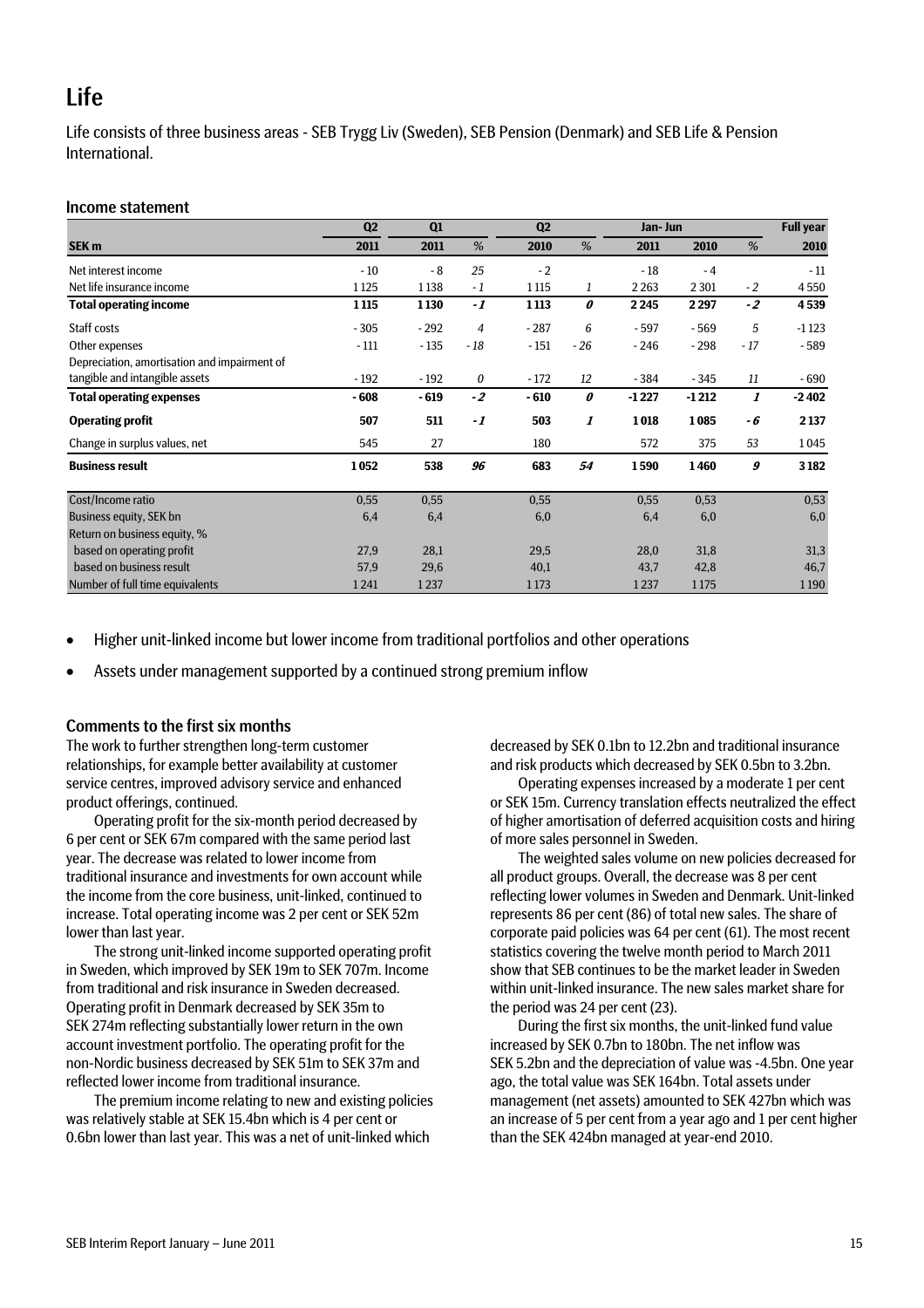### Baltic

The Baltic division encompasses the Retail and Corporate Banking, Trading & Capital Markets and Global Transaction Services operations in Estonia, Latvia and Lithuania. In the Fact Book the full Baltic geographical segmentation is also reported, including the operations in Corporate Finance, Structured Finance, Wealth Management and Life.

#### Income statement

|                                                | Q <sub>2</sub> | Q1             |     | Q <sub>2</sub> |       | Jan- Jun | <b>Full year</b> |        |         |
|------------------------------------------------|----------------|----------------|-----|----------------|-------|----------|------------------|--------|---------|
| SEK <sub>m</sub>                               | 2011           | 2011           | %   | 2010           | %     | 2011     | 2010             | %      | 2010    |
| Net interest income                            | 486            | 456            | 7   | 471            | 3     | 942      | 977              | $-4$   | 1923    |
| Net fee and commission income                  | 240            | 209            | 15  | 250            | $-4$  | 449      | 478              | $-6$   | 964     |
| Net financial income                           | 89             | 80             | 11  | 141            | $-37$ | 169      | 272              | $-38$  | 401     |
| Net other income                               | $-12$          | $-5$           | 140 | 9              |       | $-17$    | 13               |        | 52      |
| <b>Total operating income</b>                  | 803            | 740            | 9   | 871            | - 8   | 1543     | 1740             | $-11$  | 3340    |
| Staff costs                                    | $-187$         | $-146$         | 28  | $-182$         | 3     | $-333$   | $-388$           | $-14$  | $-728$  |
| Other expenses                                 | $-263$         | $-250$         | 5   | $-289$         | $-9$  | $-513$   | $-595$           | $-14$  | $-1177$ |
| Depreciation, amortisation and impairment of   |                |                |     |                |       |          |                  |        |         |
| tangible and intangible assets                 | $-33$          | $-32$          | 3   | $-20$          | 65    | $-65$    | $-41$            | 59     | $-296$  |
| <b>Total operating expenses</b>                | $-483$         | $-428$         | 13  | $-491$         | $-2$  | $-911$   | $-1024$          | - 11   | $-2201$ |
| <b>Profit before credit losses</b>             | 320            | 312            | 3   | 380            | $-16$ | 632      | 716              | $-12$  | 1139    |
| Gains less losses on disposals of tangible and |                |                |     |                |       |          |                  |        |         |
| intangible assets                              | $-2$           | $\overline{2}$ |     | $-1$           | 100   |          | $-1$             | $-100$ | $-5$    |
| Net credit losses                              | 679            | 572            | 19  | $-451$         |       | 1251     | $-1882$          |        | $-873$  |
| <b>Operating profit</b>                        | 997            | 886            | 13  | $-72$          |       | 1883     | $-1167$          |        | 261     |
| Cost/Income ratio                              | 0,60           | 0,58           |     | 0,56           |       | 0,59     | 0,59             |        | 0,66    |
| Business equity, SEK bn                        | 8,0            | 8,3            |     | 11,8           |       | 8,1      | 11,8             |        | 11,8    |
| Return on business equity, %                   | 44,1           | 37,3           |     | negative       |       | 40,7     | negative         |        | 2,2     |
| Number of full time equivalents                | 3 1 7 9        | 3 2 0 0        |     | 3185           |       | 3188     | 3 2 0 9          |        | 3 2 0 8 |

- Increase in total operating income in the second quarter
- Asset quality improvement continued
- Increased corporate customer activity

#### Comments to the first six months

The economic recovery in the Baltic region that began in 2010 has continued. GDP growth has accelerated in all three Baltic countries, and the improvement is clear. The Baltic economic outlook is revised upwards. Consumer confidence is returning to the Baltic economies, although consumers still demonstrate a cautious approach to spending on major purchases.

SEB continued to win customer and employer awards in the second quarter. SEB Lithuania was named Best Bank of the Year and Business Bank of the Region by Acquisition Finance. SEB was also awarded the title of Most Attractive Employer in Lithuania across all industries. EMEA Finance awarded SEB its Best bank in Latvia award and SEB Latvia achieved the Gold Category in the Annual Sustainability Index.

Operating income for the first six months decreased 11 per cent to SEK 1,543m (1,740). In local currencies, it fell by 3 per cent.The operating income in the second quarter of SEK 803m was 9 per cent higher than in the first quarter due in part to increased lending activity by corporate customers.

Deposit margins remained low due to the low interest rate environment. The pan-Baltic deposit volumes were stable at

SEK 58bn compared to year-end (57). Similarly, corporate and private lending volumes were stable at a total of SEK 103bn.

Operating expenses decreased to SEK 911m (1,024), due to the ongoing efficiency initiatives and the lower underlying cost base in the Baltic countries. Operating profit was SEK 1,883m (-1,167). The improvement was due to significantly lower provisions for credit losses, with a net release of provisions totalling SEK 1,251m in the first six months. Non-performing loans declined during the quarter in all three countries. The total reserve ratio was reduced to 63 per cent at the end of June (66 at year-end).

At the end of June SEB's Baltic real estate holding companies have acquired assets with a total volume of SEK 786m (399 at year-end).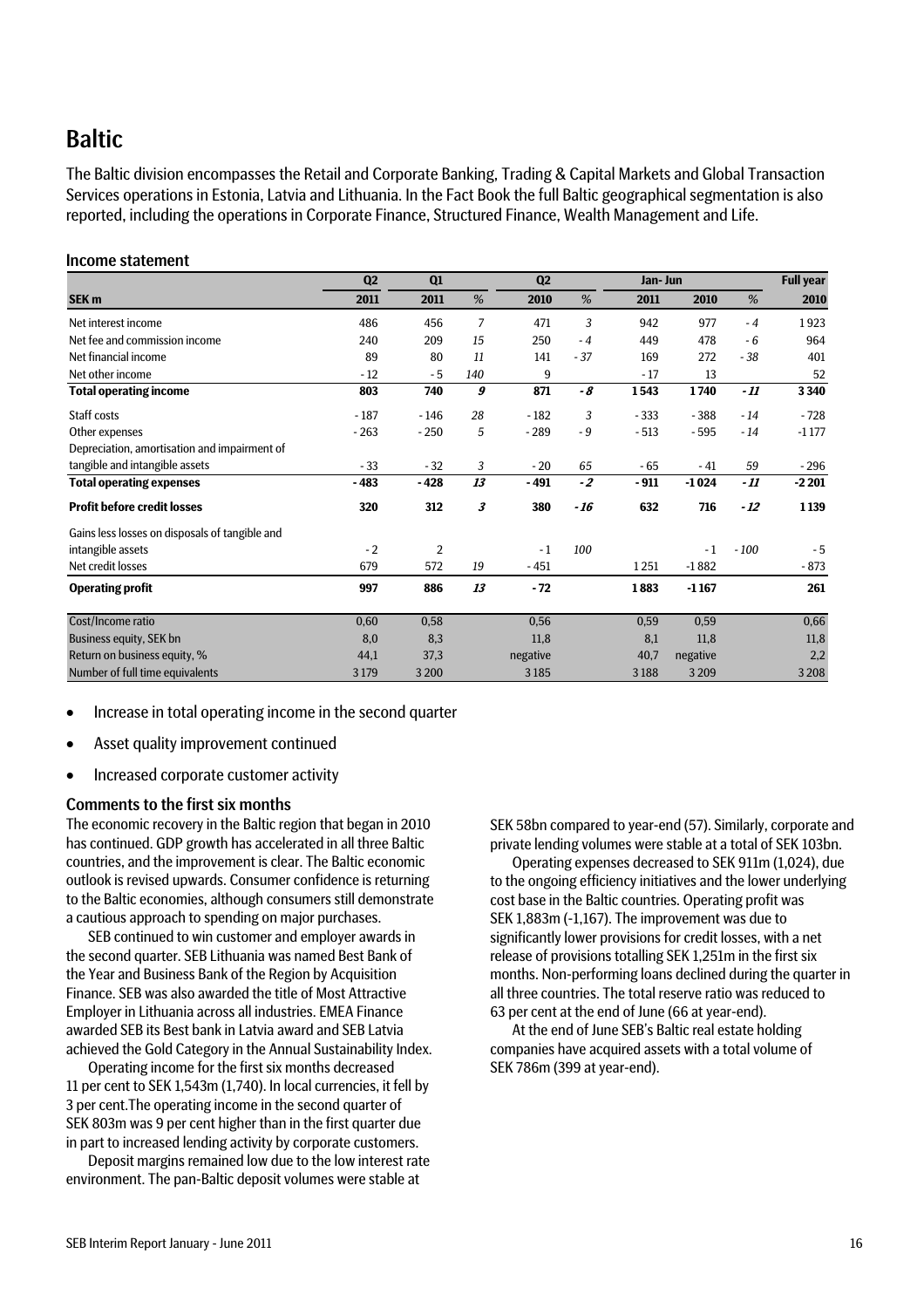### Result by geography – January-June 2011

As *the* Relationship bank, SEB offers universal financial advice and a wide range of financial services in Sweden and the Baltic countries. In Denmark, Finland, Norway and Germany, the bank's operations have a strong focus on corporate and investment banking based on a full-service offering to corporate and institutional clients.

- Nordic business generated 78 per cent of operating income for the first six months 2011
- Improved operating income in Finland, Germany and Sweden
- Continued asset quality improvement in the Baltic countries

#### Comments to the first six months

In *Sweden* operating profit increased 30 per cent compared to the first six months last year. Income is strengthened in all areas, particularly in the corporate segments. Positive development of mortgage volumes and deposit margins within Retail in combination with customer activities performed at Global Transaction Services and higher interest rate levels strengthened the net interest income. Net sales improved in the Private Banking segment and the number of new clients increased. There is a positive inflow of new business, mainly within structured finance, leading to higher fee income.

Activities in *Norway* increased, especially within Trading and Capital Markets and Corporate Banking. New and existing client needs are met through customized business solutions, high quality advice and competitive offerings. Focus on selected business areas and growth activities ensured a sustained income level compared with last year.

In *Denmark* operating profit in local currency was down 6 per cent compared to the record high half-year result in 2010. Corporate Banking continued to expand while trading activities generated lower results. Underlying business in the Life division had a strong result, but operating profit was negatively effected by lower return on investment portfolios for own account. Wealth Management profit decreased due to negative one-off effects, whereas the card business recorded lower credit losses and increases in volumes.

In *Finland* co-operation between Merchant Banking and Wealth Management in selling structured products has been



#### **Share of total operating income – by geography** Jan – Jun 2011

#### *\* Excluding centralised Treasury operations*

Norway 8%

successful. Trading and Capital Markets and Corporate Banking continued the positive trend leading to a strong result for the first half of the year.

In *Estonia*, *Latvia* and *Lithuania*, the improved economic situation continues to stepwise contribute to improved operating profit (see also the Baltic division information).

In *Germany* the result has been strong. SEB participated in, or arranged, a large number of transactions resulting in fee income and the ability to further enhance visibility in the market. There has been a high inflow of new clients in the last quarter. The German mutual fund market shows signs of recovery but is still dominated by outflows.

| Distribution by country Jan - Jun |                               |       |       |                                 |          |       |      |                         |                |                   | <b>Operating profit</b> |    |
|-----------------------------------|-------------------------------|-------|-------|---------------------------------|----------|-------|------|-------------------------|----------------|-------------------|-------------------------|----|
|                                   | <b>Total operating income</b> |       |       | <b>Total operating expenses</b> |          |       |      | <b>Operating profit</b> |                | in local currency |                         |    |
| SEK <sub>m</sub>                  | 2011                          | 2010  | %     | 2011                            | 2010     | %     | 2011 | 2010                    | %              | 2011              | 2010                    | %  |
| Sweden                            | 11496                         | 9892  | 16    | $-8007$                         | $-7096$  | 13    | 3364 | 2591                    | 30             | 3364              | 2591                    | 30 |
| Norway                            | 1454                          | 1447  | 0     | $-565$                          | $-640$   | $-12$ | 834  | 719                     | 16             | 730               | 588                     | 24 |
| Denmark                           | 1414                          | 1566  | $-10$ | $-771$                          | $-802$   | $-4$  | 615  | 716                     | $-14$          | 513               | 544                     | -6 |
| Finland                           | 676                           | 604   | 12    | $-334$                          | $-259$   | 29    | 340  | 332                     | $\overline{c}$ | 38                | 34                      | 12 |
| Germany*                          | 1616                          | 1456  | 11    | $-926$                          | $-961$   | $-4$  | 673  | 419                     | 61             | 75                | 43                      | 74 |
| Estonia                           | 584                           | 614   | $-5$  | $-296$                          | $-354$   | $-16$ | 430  |                         |                | 48                | $\bf{0}$                |    |
| Latvia                            | 496                           | 533   | -7    | $-234$                          | $-278$   | $-16$ | 597  | $-490$                  |                | 47                | $-35$                   |    |
| Lithuania                         | 682                           | 679   | 0     | $-421$                          | $-435$   | $-3$  | 1035 | $-635$                  |                | 400               | $-224$                  |    |
| Other countries and eliminations  | 783                           | 1168  | $-33$ | $-175$                          | $-713$   | $-75$ | 764  | 309                     | 147            |                   |                         |    |
| <b>Total</b>                      | 19 201                        | 17959 |       | -11729                          | $-11538$ | 2     | 8652 | 3962                    | 118            |                   |                         |    |

**Distribution by country Jan - Jun**

\*Excluding centralised Treasury operations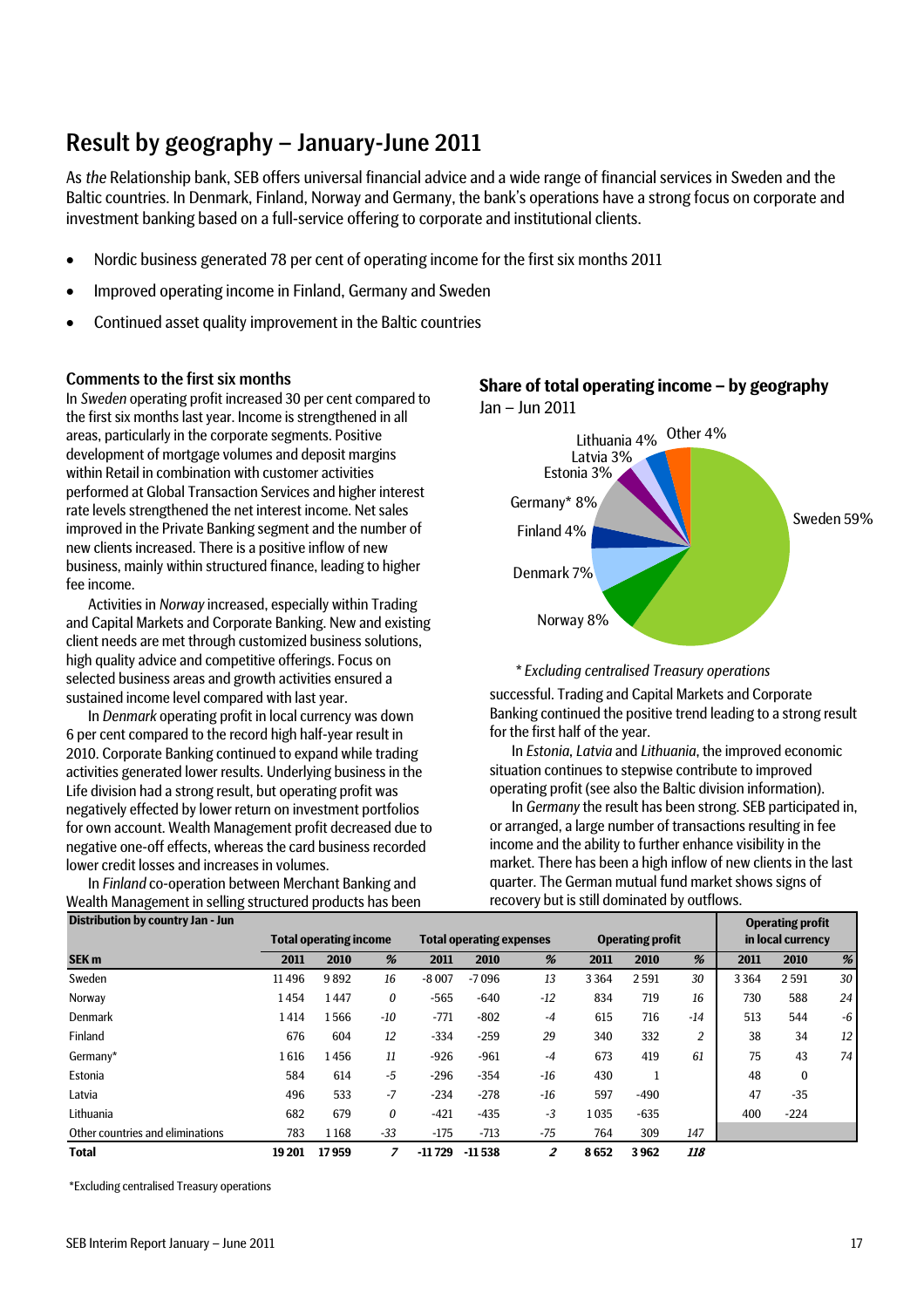### The SEB Group

#### Net interest income – SEB Group

|                     | Q <sub>2</sub> | Q1     |     | Q2     |    | Jan - Jun |          |    | <b>Full vear</b> |
|---------------------|----------------|--------|-----|--------|----|-----------|----------|----|------------------|
| <b>SEK m</b>        | 2011           | 2011   | %   | 2010   | %  | 2011      | 2010     | %  | 2010             |
| Interest income     | 14 002         | 12937  |     | 11 337 | 24 | 26939     | 22 644   | 19 | 46 041           |
| Interest expense    | $-9772$        | -8 676 | 13  | -7575  | 29 | -18 448   | $-15340$ | 20 | $-30031$         |
| Net interest income | 4 2 3 0        | 4 261  | - 1 | 3 762  | 12 | 8491      | 7304     | 16 | 16010            |

#### Net fee and commission income – SEB Group

|                                  | Q <sub>2</sub> | Q1      |                      | Q <sub>2</sub> |       |         | Jan - Jun |                            | <b>Full year</b> |  |
|----------------------------------|----------------|---------|----------------------|----------------|-------|---------|-----------|----------------------------|------------------|--|
| <b>SEK m</b>                     | 2011           | 2011    | %                    | 2010           | %     | 2011    | 2010      | %                          | 2010             |  |
| Issue of securities              | 70             | 62      | 13                   | 124            | $-44$ | 132     | 169       | $-22$                      | 357              |  |
| Secondary market                 | 373            | 440     | $-15$                | 419            | $-11$ | 813     | 845       | $-4$                       | 1765             |  |
| Custody and mutual funds         | 1809           | 1903    | $-5$                 | 1805           | 0     | 3712    | 3472      | 7                          | 7067             |  |
| <b>Securities commissions</b>    | 2 2 5 2        | 2405    | - 6                  | 2348           | $-4$  | 4657    | 4486      | 4                          | 9189             |  |
| Payments                         | 406            | 392     | $\overline{4}$       | 408            | 0     | 798     | 802       | 0                          | 1561             |  |
| <b>Card fees</b>                 | 1010           | 947     | 7                    | 1038           | $-3$  | 1957    | 2027      | $-3$                       | 3992             |  |
| <b>Payment commissions</b>       | 1416           | 1339    | 6                    | 1446           | $-2$  | 2755    | 2829      | $-3$                       | 5553             |  |
| Advisory                         | 147            | 66      | 123                  | 96             | 53    | 213     | 160       | 33                         | 482              |  |
| Lending                          | 583            | 446     | 31                   | 448            | 30    | 1029    | 784       | 31                         | 1686             |  |
| <b>Deposits</b>                  | 26             | 26      |                      | 26             |       | 52      | 52        |                            | 103              |  |
| Guarantees                       | 99             | 95      | $\overline{4}$       | 108            | - 8   | 194     | 220       | $-12$                      | 428              |  |
| Derivatives                      | 134            | 151     | $-11$                | 157            | $-15$ | 285     | 291       | $-2$                       | 518              |  |
| Other                            | 135            | 124     | 9                    | 207            | $-35$ | 259     | 355       | $-27$                      | 712              |  |
| <b>Other commissions</b>         | 1124           | 908     | 24                   | 1042           | 8     | 2032    | 1862      | 9                          | 3929             |  |
| <b>Fee and commission income</b> | 4792           | 4652    | $\boldsymbol{\beta}$ | 4836           | $-1$  | 9444    | 9177      | $\boldsymbol{\mathcal{S}}$ | 18671            |  |
| Securities commissions           | $-359$         | $-352$  | $\overline{2}$       | $-297$         | 21    | $-711$  | $-587$    | 21                         | $-1216$          |  |
| <b>Payment commissions</b>       | $-575$         | $-542$  | 6                    | $-609$         | - 6   | $-1117$ | $-1196$   | $-7$                       | $-2245$          |  |
| Other commissions                | $-297$         | $-255$  | 16                   | $-257$         | 16    | $-552$  | $-527$    | 5                          | $-1050$          |  |
| Fee and commission expense       | $-1231$        | $-1149$ | $\overline{z}$       | $-1163$        | 6     | $-2380$ | $-2310$   | $\boldsymbol{\mathcal{S}}$ | $-4511$          |  |
| Securities commissions, net      | 1893           | 2053    | - 8                  | 2051           | - 8   | 3946    | 3899      | 1                          | 7973             |  |
| Payment commissions, net         | 841            | 797     | 6                    | 837            | 0     | 1638    | 1633      | 0                          | 3 3 0 8          |  |
| Other commissions, net           | 827            | 653     | 27                   | 785            | 5     | 1480    | 1335      | 11                         | 2879             |  |
| Net fee and commission income    | 3561           | 3503    | $\overline{2}$       | 3673           | $-3$  | 7064    | 6867      | $\overline{\mathbf{3}}$    | 14 160           |  |

#### Net financial income – SEB Group

|                                            | Q2     | <b>Q1</b> |       | Q2   |      | Jan - Jun |       |       | <b>Full year</b> |
|--------------------------------------------|--------|-----------|-------|------|------|-----------|-------|-------|------------------|
| <b>SEK m</b>                               | 2011   | 2011      | %     | 2010 | %    | 2011      | 2010  | %     | 2010             |
| Equity instruments and related derivatives | 206    | 146       | 41    | 334  | - 38 | 352       | 472   | $-25$ | 629              |
| Debt instruments and related derivatives   | 110    | 218       | -50   | 205  | - 46 | 328       | 532   | -38   | 479              |
| Currency related                           | 664    | 865       | $-23$ | 506  | 31   | 1529      | 001   | 53    | 2106             |
| Other                                      | $-151$ |           |       | - 68 | 122  | $-145$    | - 78  | 86    | $-48$            |
| <b>Net financial income</b>                | 829    | l 235     | -33   | 977  | - 15 | 2 064     | 1 927 |       | 3166             |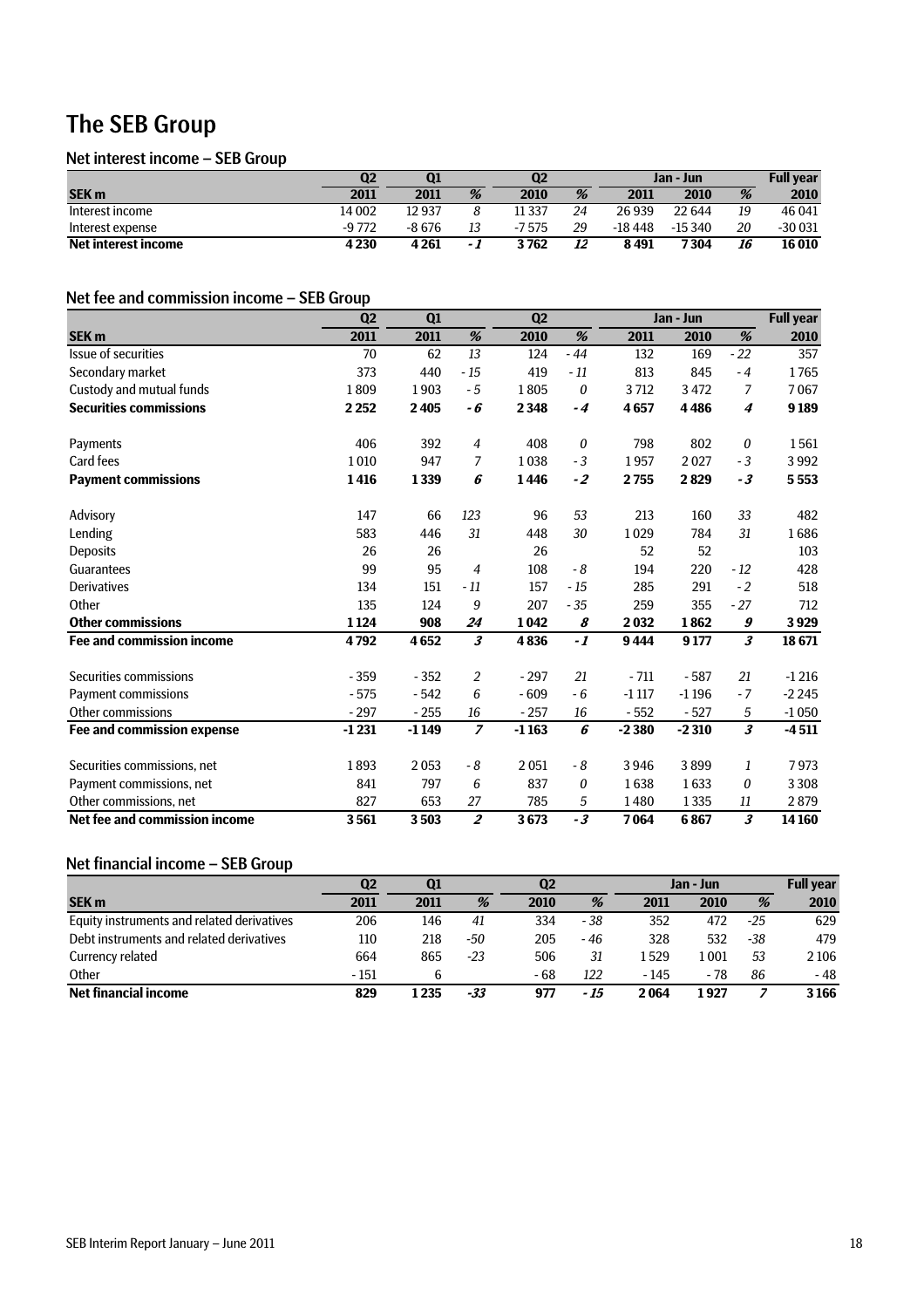#### Net credit losses – SEB Group

|                                                         | Q <sub>2</sub> | Q1     |      | Q <sub>2</sub> |        |         | Jan - Jun |        | <b>Full year</b> |
|---------------------------------------------------------|----------------|--------|------|----------------|--------|---------|-----------|--------|------------------|
| SEK <sub>m</sub>                                        | 2011           | 2011   | %    | 2010           | %      | 2011    | 2010      | %      | 2010             |
| Provisions:                                             |                |        |      |                |        |         |           |        |                  |
| Net collective provisions for individually assessed     |                |        |      |                |        |         |           |        |                  |
| loans                                                   | 438            | 385    | 14   | 214            | 105    | 823     | $-524$    |        | 665              |
| Net collective provisions for portfolio assessed        |                |        |      |                |        |         |           |        |                  |
| loans                                                   | 132            | - 35   |      | $-201$         | $-166$ | 97      | $-599$    | -116   | - 701            |
| Specific provisions                                     | $-329$         | $-327$ | 1    | $-737$         | -55    | - 656   | $-1452$   | -55    | $-2405$          |
| Reversal of specific provisions no longer required      | 563            | 578    | $-3$ | 325            | 73     | 1 1 4 1 | 674       | 69     | 1503             |
| Net provisions for off-balance sheet items              | 15             | 14     |      | 8              | 88     | 29      | $-28$     |        | $-14$            |
| <b>Net provisions</b>                                   | 819            | 615    | 33   | $-391$         |        | 1434    | $-1929$   | $-174$ | $-952$           |
| Write-offs:                                             |                |        |      |                |        |         |           |        |                  |
| Total write-offs                                        | $-674$         | $-478$ | 41   | $-513$         | 31     | $-1152$ | $-1087$   | 6      | $-2310$          |
| Reversal of specific provisions utilized for write-offs | 480            | 369    | 30   | 245            | 96     | 849     | 508       | 67     | 1315             |
| Write-offs not previously provided for                  | - 194          | $-109$ |      | $-268$         |        | $-303$  | - 579     | -48    | - 995            |
| Recovered from previous write-offs                      | 18             | 31     | -42  | 20             | -10    | 49      | 56        | $-13$  | 110              |
| <b>Net write-offs</b>                                   | $-176$         | - 78   |      | $-248$         |        | $-254$  | $-523$    | -51    | $-885$           |
| <b>Net credit losses</b>                                | 643            | 537    |      | $-639$         |        | 1180    | -2452     | -148   | $-1837$          |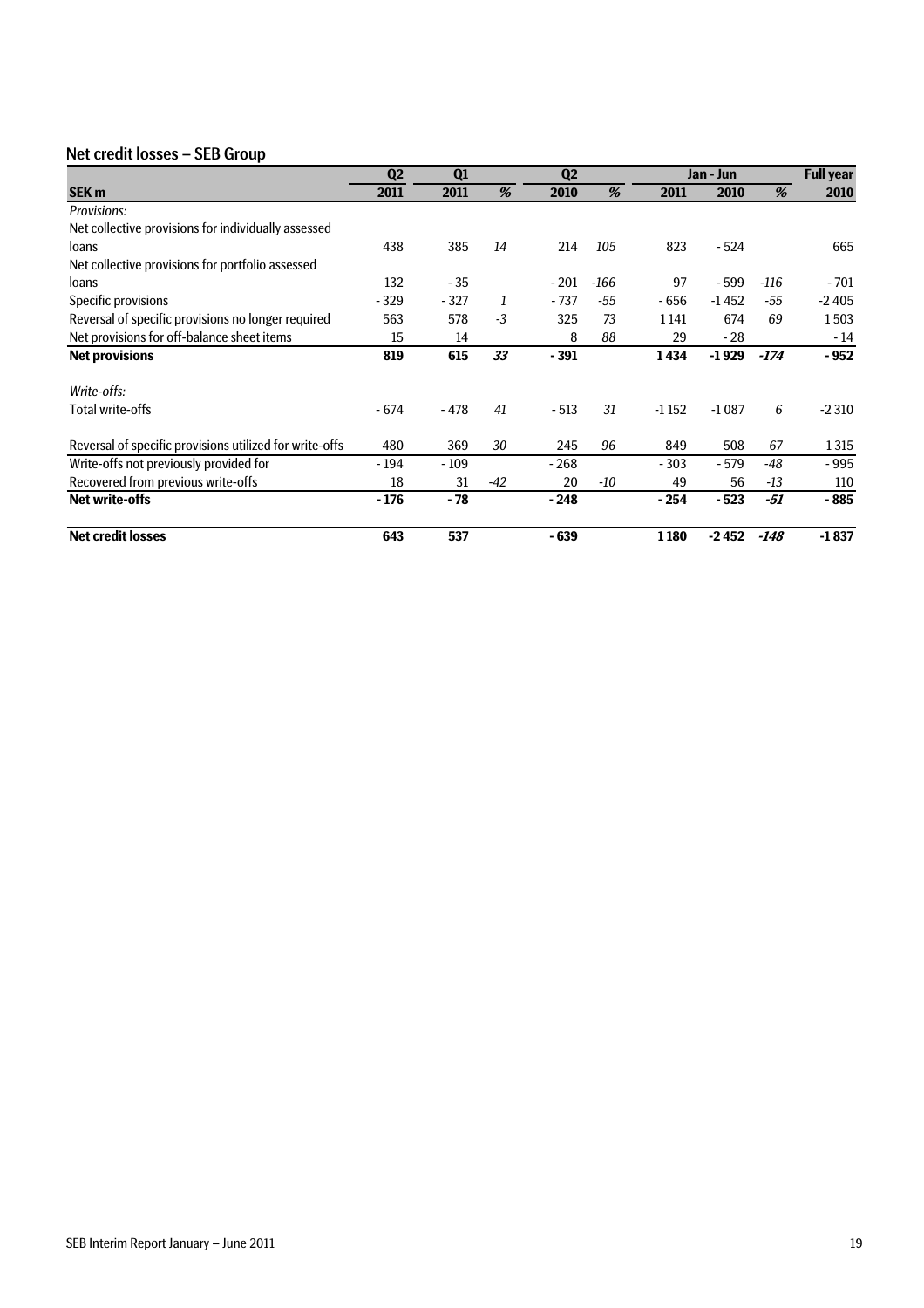### Balance sheet – SEB Group

|                                                                               | 30 Jun      | 31 Dec    | 30 Jun    |
|-------------------------------------------------------------------------------|-------------|-----------|-----------|
| <b>SEK m</b>                                                                  | 2011        | 2010      | 2010      |
| Cash and cash balances with central banks                                     | 106 558     | 46 488    | 17372     |
| Loans to credit institutions $^{1}$                                           | 148 216     | 204 188   | 246891    |
| Loans to the public                                                           | 1 1 38 2 57 | 1074879   | 1226476   |
| Financial assets at fair value *                                              | 655 454     | 617746    | 670 990   |
| Available-for-sale financial assets *                                         | 66705       | 66 970    | 65988     |
| Held-to-maturity investments *                                                | 293         | 1451      | 1500      |
| Assets held for sale                                                          |             | 74 951    | 565       |
| Investments in associates                                                     | 1208        | 1022      | 1018      |
| Tangible and intangible assets                                                | 27952       | 27035     | 27565     |
| Other assets                                                                  | 56465       | 65091     | 60 24 2   |
| <b>Total assets</b>                                                           | 2 201 108   | 2179821   | 2318607   |
| Deposits from credit institutions                                             | 209 039     | 212 624   | 358 448   |
| Deposits and borrowing from the public                                        | 764 078     | 711541    | 759 347   |
| Liabilities to policyholders                                                  | 264834      | 263 970   | 253 024   |
| Debt securities                                                               | 545 250     | 530 483   | 486330    |
| Financial liabilities at fair value                                           | 213 087     | 200 690   | 258 415   |
| Liabilities held for sale                                                     |             | 48 339    | 191       |
| Other liabilities                                                             | 75437       | 85 3 31   | 70676     |
| <b>Provisions</b>                                                             | 1726        | 1748      | 1753      |
| Subordinated liabilities                                                      | 24 8 36     | 25552     | 32 209    |
| <b>Total equity</b>                                                           | 102 821     | 99 543    | 98 214    |
| <b>Total liabilities and equity</b>                                           | 2 201 108   | 2 179 821 | 2 318 607 |
| * Of which bonds and other interest bearing securities including derivatives. | 420 258     | 416849    | 469 235   |

A more detailed balance sheet is included in the Fact Book.

#### Off-balance sheet items – SEB Group

|                                        | 30 Jun  | <b>31 Dec</b> | 30 Jun  |
|----------------------------------------|---------|---------------|---------|
| <b>SEK m</b>                           | 2011    | 2010          | 2010    |
| Collateral pledged for own liabilities | 230786  | 231 334       | 334 731 |
| Other pledged collateral               | 227 176 | 214 989       | 212044  |
| <b>Contingent liabilities</b>          | 89749   | 82048         | 87050   |
| Commitments                            | 369 597 | 388 619       | 378 319 |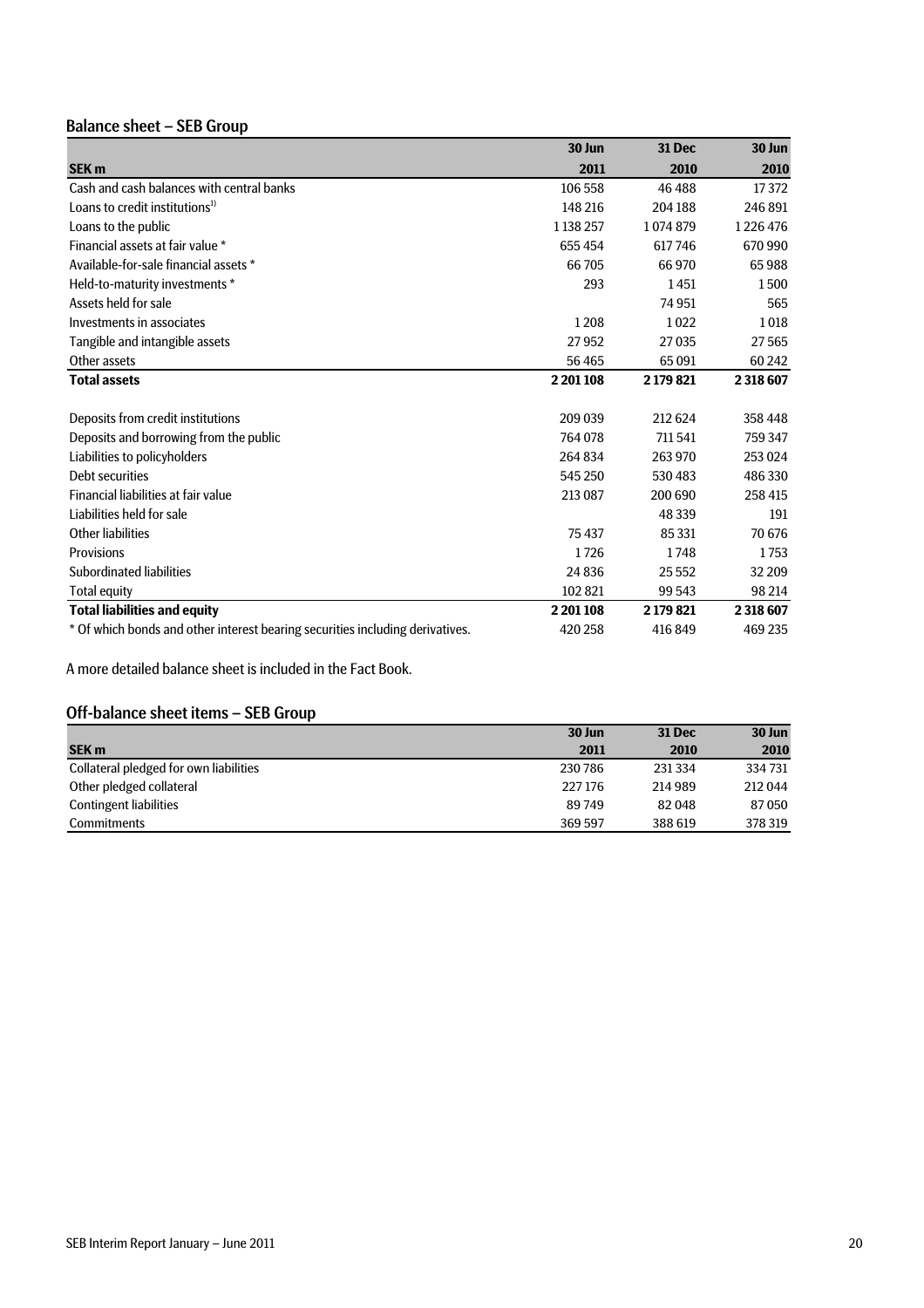#### Statement of changes in equity – SEB Group

|                                                                                                                                                                                                                                                                                    |                |                                                             | <b>Available-</b>                      |                                     |                                       |                                  |                                                                        |                                 |                                                                        |
|------------------------------------------------------------------------------------------------------------------------------------------------------------------------------------------------------------------------------------------------------------------------------------|----------------|-------------------------------------------------------------|----------------------------------------|-------------------------------------|---------------------------------------|----------------------------------|------------------------------------------------------------------------|---------------------------------|------------------------------------------------------------------------|
|                                                                                                                                                                                                                                                                                    |                |                                                             | for-sale                               |                                     | <b>Translation</b>                    |                                  | <b>Total Share</b>                                                     |                                 |                                                                        |
|                                                                                                                                                                                                                                                                                    | <b>Share</b>   | <b>Retained</b>                                             | financial                              | <b>Cash flow</b>                    | of foreign                            |                                  | holders'                                                               | <b>Minority</b>                 |                                                                        |
| SEK <sub>m</sub>                                                                                                                                                                                                                                                                   | capital        | earnings                                                    | assets                                 | hedges                              | operations                            | <b>Other</b>                     | equity                                                                 | interests Total Equity          |                                                                        |
| <b>Jan-Jun 2011</b>                                                                                                                                                                                                                                                                |                |                                                             |                                        |                                     |                                       |                                  |                                                                        |                                 |                                                                        |
| Opening balance                                                                                                                                                                                                                                                                    | 21942          | 80571                                                       | $-1725$                                | $-422$                              | $-1145$                               | 56                               | 99 277                                                                 | 266                             | 99 543                                                                 |
| Net profit                                                                                                                                                                                                                                                                         |                | 5966                                                        |                                        |                                     |                                       |                                  | 5966                                                                   | 20                              | 5986                                                                   |
| Other comprehensive income (net of tax)                                                                                                                                                                                                                                            |                |                                                             | 197                                    | 24                                  | 253                                   | 103                              | 577                                                                    |                                 | 577                                                                    |
| <b>Total comprehensive income</b>                                                                                                                                                                                                                                                  |                | 5966                                                        | 197                                    | $\overline{24}$                     | 253                                   | 103                              | 6543                                                                   | $\overline{20}$                 | 6563                                                                   |
| Dividend to shareholders                                                                                                                                                                                                                                                           |                | $-3242$                                                     |                                        |                                     |                                       |                                  | $-3242$                                                                |                                 | $-3242$                                                                |
| Swap hedging of employee stock option programme*                                                                                                                                                                                                                                   |                | $-4$                                                        |                                        |                                     |                                       |                                  | -4                                                                     |                                 | $-4$                                                                   |
| Change in holdings of own shares                                                                                                                                                                                                                                                   |                | $-39$                                                       |                                        |                                     |                                       |                                  | $-39$                                                                  |                                 | $-39$                                                                  |
| <b>Closing balance</b>                                                                                                                                                                                                                                                             | 21942          | 83252                                                       | $-1528$                                | $-398$                              | $-892$                                | 159                              | 102535                                                                 | 286                             | 102821                                                                 |
| <b>Jan-Dec 2010</b><br>Opening balance<br>Net profit<br>Other comprehensive income (net of tax)<br><b>Total comprehensive income</b><br>Dividend to shareholders<br>Swap hedging of employee stock option programme*<br>Change in holdings of own shares<br><b>Closing balance</b> | 21942<br>21942 | 76 699<br>6745<br>6745<br>$-2194$<br>$-713$<br>34<br>80 571 | $-1096$<br>$-629$<br>$-629$<br>$-1725$ | 793<br>$-1215$<br>$-1215$<br>$-422$ | $-412$<br>$-733$<br>$-733$<br>$-1145$ | 1491<br>$-1435$<br>$-1435$<br>56 | 99 417<br>6745<br>$-4012$<br>2733<br>$-2194$<br>$-713$<br>34<br>99 277 | 252<br>53<br>$-39$<br>14<br>266 | 99 669<br>6798<br>$-4051$<br>2747<br>$-2194$<br>$-713$<br>34<br>99 543 |
| <b>Jan-Jun 2010</b><br>Opening balance<br>Net profit                                                                                                                                                                                                                               | 21942          | 76 699<br>2661                                              | $-1096$                                | 793                                 | $-412$                                | 1491                             | 99 417<br>2661                                                         | 252<br>$\overline{32}$          | 99 669<br>2693                                                         |
| Other comprehensive income (net of tax)                                                                                                                                                                                                                                            |                | 2661                                                        | $-415$<br>$-415$                       | $-362$<br>$-362$                    | $-377$<br>$-377$                      | $-804$<br>$-804$                 | $-1958$<br>703                                                         | $-19$<br>$\overline{13}$        | $-1977$<br>716                                                         |
| <b>Total recognised income</b><br>Dividend to shareholders                                                                                                                                                                                                                         |                | $-2194$                                                     |                                        |                                     |                                       |                                  | $-2194$                                                                |                                 | $-2194$                                                                |
| Swap hedging of employee stock option programme*                                                                                                                                                                                                                                   |                | $-1$                                                        |                                        |                                     |                                       |                                  | -1                                                                     |                                 | -1                                                                     |
| Change in holdings of own shares                                                                                                                                                                                                                                                   |                | 24                                                          |                                        |                                     |                                       |                                  | 24                                                                     |                                 | 24                                                                     |
| <b>Closing balance</b>                                                                                                                                                                                                                                                             | 21942          | 77189                                                       | $-1511$                                | 431                                 | - 789                                 | 687                              | 97949                                                                  | 265                             | 98 214                                                                 |
|                                                                                                                                                                                                                                                                                    |                |                                                             |                                        |                                     |                                       |                                  |                                                                        |                                 |                                                                        |

\* Includes changes in nominal amounts of equity swaps used for hedging of stock option programmes.

\*\* SEB has repurchased 19.4 million Series A shares for the long-term incentive programmes as decided at the Annual General Meetings in 2002, 2003 and 2004. The acquisition cost for these shares is deducted from shareholders' equity. In 2005 1.0 million shares were transferred from the capital structure programme to the incentive programmes and in 2006 3.1 million shares were sold in accordance with a decision at the Annual General Meeting. As stock options have been exercised during 2005–2010 17.6 million shares have been sold and another 0.6 million shares have been sold in 2011. During 2010, SEB repurchased 0.6 million and during 2011 0.5 million Series A shares for the long-term incentive programmes as decided at the Annual General Meeting. The acquisition cost for these shares is deducted from shareholders' equity. Thus, as of 30 June 2011 SEB owned 0.1 million Class A-shares with a market value of SEK 7m.

#### Cash flow statement – SEB Group

|                                                    | Jan - Jun |          | <b>Full year</b> |          |
|----------------------------------------------------|-----------|----------|------------------|----------|
| <b>SEK m</b>                                       | 2011      | 2010     | %                | 2010     |
| Cash flow from operating activities                | 99 437    | 73 248   | 36               | $-3472$  |
| Cash flow from investment activities               | 290       | 262      | 11               | 935      |
| Cash flow from financing activities                | $-3999$   | - 49 562 | $-92$            | $-23490$ |
| Net increase in cash and cash equivalents          | 95 728    | 23 948   |                  | $-26027$ |
| Cash and cash equivalents at the beginning of year | 63 646    | 89 673   | $-29$            | 89 673   |
| Net increase in cash and cash equivalents          | 95728     | 23 948   |                  | $-26027$ |
| Cash and cash equivalents at the end of period"    | 159 374   | 113621   | 40               | 63 646   |

1) Cash and cash equivalents at the end of period is defined as Cash and cash balances with central banks and Loans to credit institutions - payable on demand.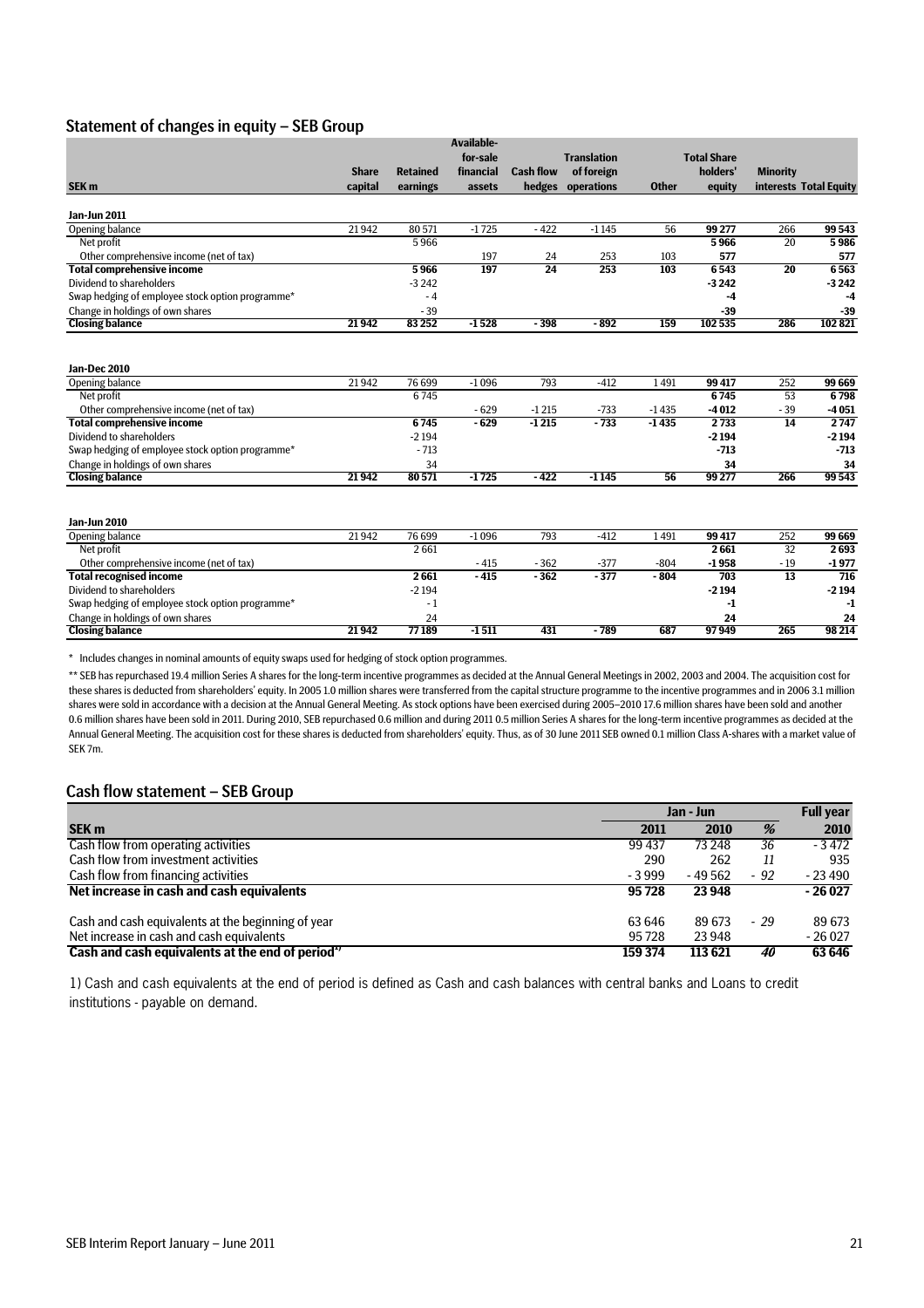#### Reclassified portfolios – SEB Group

|                                                | Q <sub>2</sub><br>Q1 |          | Q <sub>2</sub> |         |        | Jan - Jun |          | <b>Full year</b> |          |
|------------------------------------------------|----------------------|----------|----------------|---------|--------|-----------|----------|------------------|----------|
| <b>SEK m</b>                                   | 2011                 | 2011     | %              | 2010    | %      | 2011      | 2010     | %                | 2010     |
| <b>Reclassified, SEK m</b>                     |                      |          |                |         |        |           |          |                  |          |
| Opening balance                                | 64 4 98              | 78 681   | $-18$          | 114 156 | $-44$  | 78 681    | 125 339  | $-37$            | 125 339  |
| Reclassified                                   |                      |          |                |         |        |           |          |                  |          |
| <b>Amortisations</b>                           | $-2063$              | $-2138$  | $-4$           | $-1342$ | 54     | $-4201$   | $-3010$  | 40               | $-6618$  |
| Securities sold                                | $-7826$              | $-11008$ | $-29$          | $-4633$ | 69     | $-18834$  | $-10256$ | 84               | $-25325$ |
| Accrued coupon                                 | $-28$                | 40       | -170           | $-198$  | $-86$  | 12        | 33       | -64              | $-44$    |
| Exchange rate differences                      | 736                  | $-1077$  | $-168$         | $-979$  | $-175$ | $-341$    | $-5102$  | $-93$            | $-14671$ |
| <b>Closing balance*</b>                        | 55 317               | 64 498   | - 14           | 107004  | - 48   | 55 317    | 107 004  | -48              | 78 681   |
| * Market value                                 | 54 607               | 63 544   | $-14$          | 104 503 | $-48$  | 54 607    | 104 503  | $-48$            | 77138    |
| Fair value impact - if not reclassified, SEK m |                      |          |                |         |        |           |          |                  |          |
| In Equity (AFS origin)                         | 187                  | 542      | $-65$          | 607     | $-69$  | 729       | 1855     | -61              | 2901     |
| In Income Statements (HFT origin)              | 57                   | 47       | 21             | - 4     |        | 104       | 348      | -70              | 49       |
| <b>Total</b>                                   | 244                  | 589      | -59            | 603     | -60    | 833       | 2 2 0 3  | $-62$            | 2950     |
| <b>Effect in Income Statements, SEK m*</b>     |                      |          |                |         |        |           |          |                  |          |
| Net interest income                            | 478                  | 312      | 53             | 442     | 8      | 790       | 822      | $-4$             | 1578     |
| Net financial income                           | 20                   | $-1000$  | $-102$         | $-690$  | $-103$ | -980      | 1221     | $-180$           | $-9060$  |
| Other income                                   | $-113$               | $-159$   | $-29$          | $-34$   |        | $-272$    |          |                  | - 282    |
| <b>Total</b>                                   | 385                  | - 847    | $-145$         | $-282$  |        | $-462$    | 2043     | $-123$           | $-7764$  |

\* The effect in the Income Statement is the profit or loss transactions from the reclassified portfolio reported gross. Net interest income is the interest income from the portfolio without taking into account the funding costs. Net financial income is the foreign currency effect related to the reclassified portfolio but does not include the off-setting foreign currency effects from financing activities. Other income is the realised gains or losses from sales in the portfolio.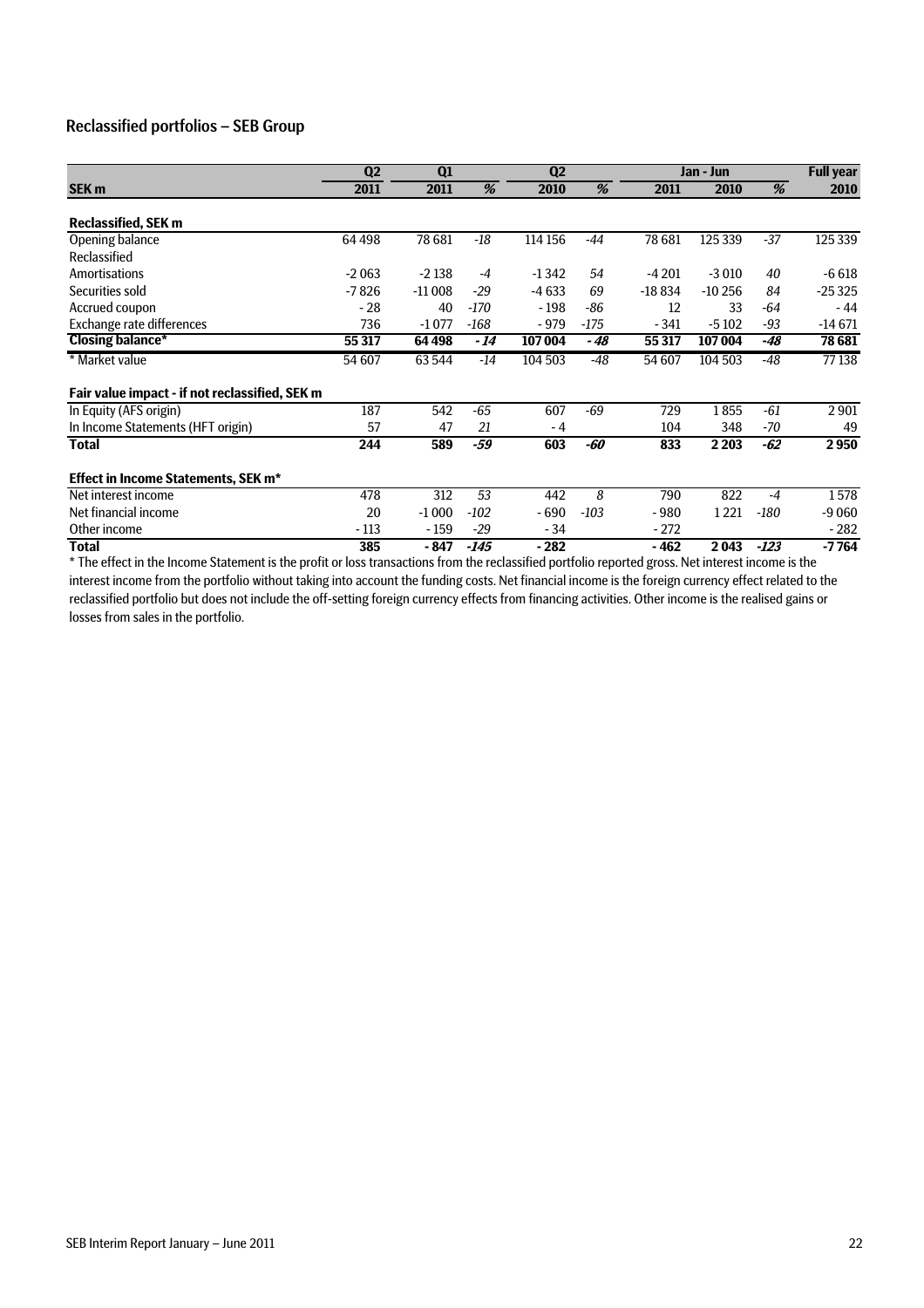### Non-performing loans – SEB Group

|                                                                 | 30 Jun   | <b>31 Dec</b> | 30 Jun   |
|-----------------------------------------------------------------|----------|---------------|----------|
| <b>SEK m</b>                                                    | 2011     | 2010          | 2010     |
|                                                                 |          |               |          |
| Individually assessed impaired loans                            |          |               |          |
| Impaired loans, past due > 60 days                              | 12 6 49  | 14 4 64       | 16725    |
| Impaired loans, performing or past due < 60 days                | 1806     | 2754          | 2513     |
| <b>Total individually assessed impaired loans</b>               | 14455    | 17218         | 19 238   |
| Specific reserves                                               | $-7234$  | $-8883$       | $-10406$ |
| for impaired loans, past due > 60 days                          | $-6507$  | $-7741$       | $-9333$  |
| for impaired loans, performing or past due < 60 days            | $-727$   | $-1142$       | $-1073$  |
| <b>Collective reserves</b>                                      | $-2132$  | $-3030$       | $-4386$  |
| <b>Impaired loans net</b>                                       | 5089     | 5305          | 4446     |
| Specific reserve ratio for individually assessed impaired loans | 50.0%    | 51.6%         | 54.1%    |
| Total reserve ratio for individually assessed impaired loans    | 64.8%    | 69.2%         | 76.9%    |
| Net level of impaired loans                                     | 0.56%    | 0.62%         | 0.60%    |
| Gross level of impaired loans                                   | 1.11%    | 1.26%         | 1.29%    |
| <b>Portfolio assessed loans</b>                                 |          |               |          |
| Portfolio assessed loans past due > 60 days                     | 6796     | 6534          | 7107     |
| <b>Restructured loans</b>                                       | 523      | 502           | 555      |
| Collective reserves for portfolio assessed loans                | $-3418$  | $-3577$       | $-3668$  |
| Reserve ratio for portfolio assessed loans                      | 46.7%    | 50.8%         | 47.9%    |
| <b>Reserves</b>                                                 |          |               |          |
| Specific reserves                                               | $-7234$  | $-8883$       | $-10406$ |
| <b>Collective reserves</b>                                      | $-5550$  | $-6607$       | $-8054$  |
| Reserves for off-balance sheet items                            | $-398$   | $-476$        | $-503$   |
| <b>Total reserves</b>                                           | $-13182$ | $-15966$      | $-18963$ |
| <b>Non-performing loans</b>                                     |          |               |          |
| Non-performing loans*                                           | 21774    | 24 2 54       | 26 900   |
| NPL coverage ratio                                              | 60.5%    | 65.8%         | 70.5%    |
| NPL % of lending                                                | 1.68%    | 1.77%         | 1.80%    |

\* Impaired loans + portfolio assessed loans > 60 days + restructured portfolio assessed loans

#### Seized assets – SEB Group

|                                    | 30 Jun | <b>31 Dec</b> | 30 Jun |
|------------------------------------|--------|---------------|--------|
| <b>SEK m</b>                       | 2011   | 2010          | 2010   |
| Properties, vehicles and equipment | l 004  | 647           | 241    |
| <b>Shares</b>                      | 57     | 56            | 54     |
| <b>Total seized assets</b>         | 1 061  | 703           | 295    |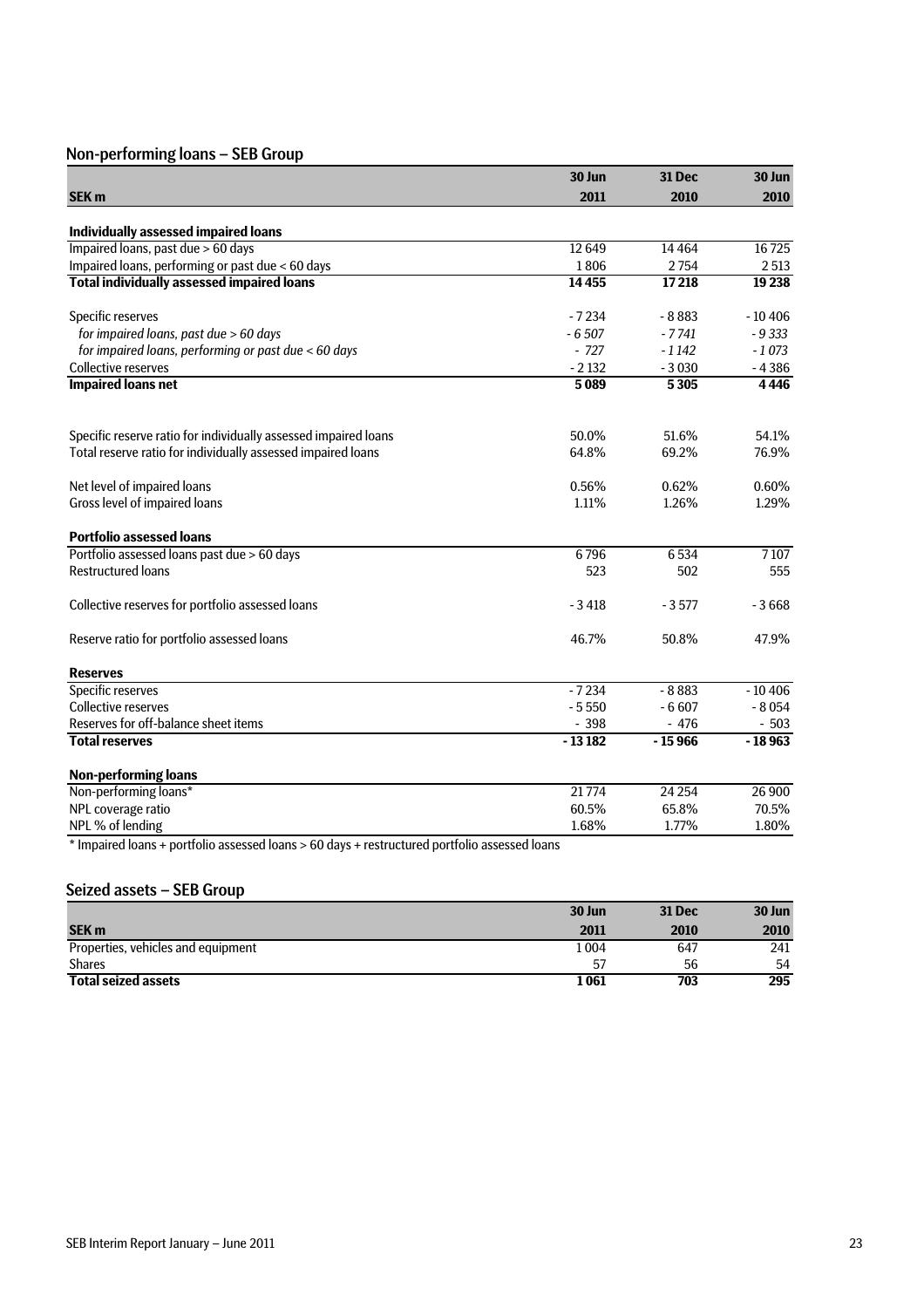## Discontinued operations – SEB Group

#### Income statement

|                                         | Q <sub>2</sub> | Q <sub>1</sub> |        | Q <sub>2</sub> |       | Jan - Jun |         |        | <b>Full year</b> |
|-----------------------------------------|----------------|----------------|--------|----------------|-------|-----------|---------|--------|------------------|
| <b>SEK m</b>                            | 2011           | 2011           | %      | 2010           | %     | 2011      | 2010    | %      | 2010             |
| Total operating income                  | 54             | - 878          | -106   | 687            | $-92$ | $-824$    | 1407    | $-159$ | 2648             |
| <b>Total operating expenses</b>         | $-110$         | $-283$         | -61    | $-802$         | $-86$ | $-393$    | $-1621$ | -76    | $-4204$          |
| <b>Profit before credit losses</b>      | - 56           | $-1161$        | -95    | $-115$         | -51   | $-1217$   | $-214$  | 0      | $-1556$          |
| Net credit losses                       | $\mathbf{0}$   | $-12$          | $-100$ | 20             | -100  | $-12$     | $-93$   | -87    | $-361$           |
| <b>Operating profit</b>                 | - 56           | $-1173$        | -95    | - 95           | -41   | $-1229$   | $-307$  | 0      | $-1917$          |
| Income tax expense                      | - 64           | 280            | $-123$ | 24             | 0     | 216       | 90      | 140    | 131              |
| Net profit from discontinued operations | $-120$         | - 893          | -87    | $-71$          | 69    | $-1013$   | $-217$  | 0      | $-1786$          |

#### Assets and liabilities held for sale

|                                        | 30 Jun | <b>31 Dec</b> | 30 Jun |
|----------------------------------------|--------|---------------|--------|
| <b>SEK m</b>                           | 2011   | 2010          | 2010   |
| Loans to the public                    |        | 73 8 66       |        |
| Other assets                           |        | 1085          | 565    |
| <b>Total assets held for sale</b>      |        | 74 951        | 565    |
|                                        |        |               |        |
| Deposits from credit institutions      |        | 6 3 0 3       |        |
| Deposits and borrowing from the public |        | 40777         |        |
| Other liabilities                      |        | 1259          | 191    |
| <b>Total liabilities held for sale</b> |        | 48 339        | 191    |

#### Cash flow statement

|                                           | Q2    | <b>Q1</b> |     | Q2    |   | Jan - Jun |        |   | <b>Full year</b> |
|-------------------------------------------|-------|-----------|-----|-------|---|-----------|--------|---|------------------|
| <b>SEK m</b>                              | 2011  | 2011      | %   | 2010  | % | 2011      | 2010   | % | 2010             |
| Cash flow from operating activities       | 162   | 26 629    | -99 | $-17$ |   | 26 791    | $-196$ |   | 774              |
| Cash flow from investment activities      |       | 204       | -99 | $-19$ |   | 206       | $-20$  |   | $-115$           |
| Cash flow from financing activities       | - 171 | - 27 604  | -99 | 85    |   | $-27775$  | 274    |   | - 726            |
| Net increase in cash and cash equivalents |       |           |     |       |   |           |        |   |                  |
| from discontinued operations              |       | - 771     | -99 | 49    |   | $-778$    | 58     |   | - 67             |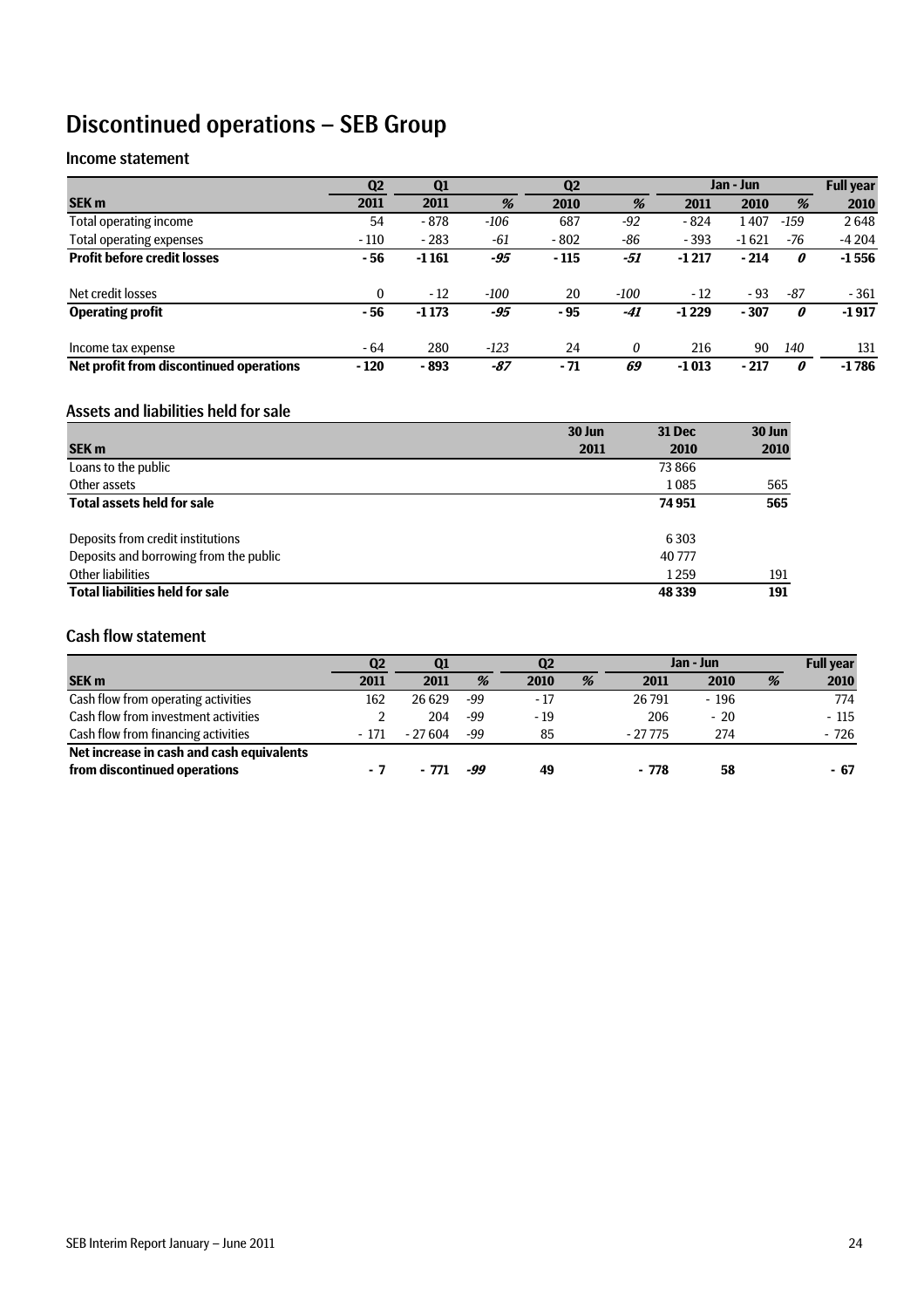#### Capital base of the SEB financial group of undertakings

|                                                                 | 30 Jun   | 31 Dec       |
|-----------------------------------------------------------------|----------|--------------|
| <b>SEK m</b>                                                    | 2011     | 2010         |
| Total equity according to balance sheet                         | 102 821  | 99 543       |
| Dividend (excl repurchased shares)                              | $-1646$  | $-3291$      |
| Investments outside the financial group of undertakings         | $-41$    | -40          |
| Other deductions outside the financial group of undertakings    | $-2533$  | $-2688$      |
| = Total equity in the capital adequacy                          | 98 601   | 93 5 24      |
|                                                                 |          |              |
| Adjustment for hedge contracts                                  | 1734     | 1755         |
| Net provisioning amount for IRB-reported credit exposures       | $-279$   | $\mathbf{0}$ |
| Unrealised value changes on available-for-sale financial assets | 1263     | 1724         |
| Exposures where RWA is not calculated                           | $-1067$  | $-1184$      |
| Goodwill                                                        | $-4180$  | $-4174$      |
| Other intangible assets                                         | $-2790$  | $-2564$      |
| Deferred tax assets                                             | $-1721$  | $-1694$      |
| = Core Tier 1 capital                                           | 91561    | 87387        |
| Tier 1 capital contribution (non-innovative)                    | 4572     | 4492         |
| Tier 1 capital contribution (innovative)                        | 9823     | 10 10 1      |
| = Tier 1 capital                                                | 105 956  | 101980       |
| Dated subordinated debt                                         | 4946     | 4922         |
| Deduction for remaining maturity                                | $-305$   | $-361$       |
| Perpetual subordinated debt                                     | 3978     | 4 1 5 2      |
| Net provisioning amount for IRB-reported credit exposures       | $-279$   | 91           |
| Unrealised gains on available-for-sale financial assets         | 602      | 511          |
| Exposures where RWA is not calculated                           | $-1067$  | $-1184$      |
| Investments outside the financial group of undertakings         | $-41$    | $-40$        |
| = Tier 2 capital                                                | 7834     | 8091         |
| Investments in insurance companies                              | $-10501$ | $-10500$     |
| Pension assets in excess of related liabilities                 | $-681$   | $-422$       |
| = Capital base                                                  | 102 608  | 99 149       |

On 30 June 2011 the parent company's Tier 1 capital was SEK 96,484m (94,050m) and the reported Tier 1 capital ratio was 16.1 percent (16.0).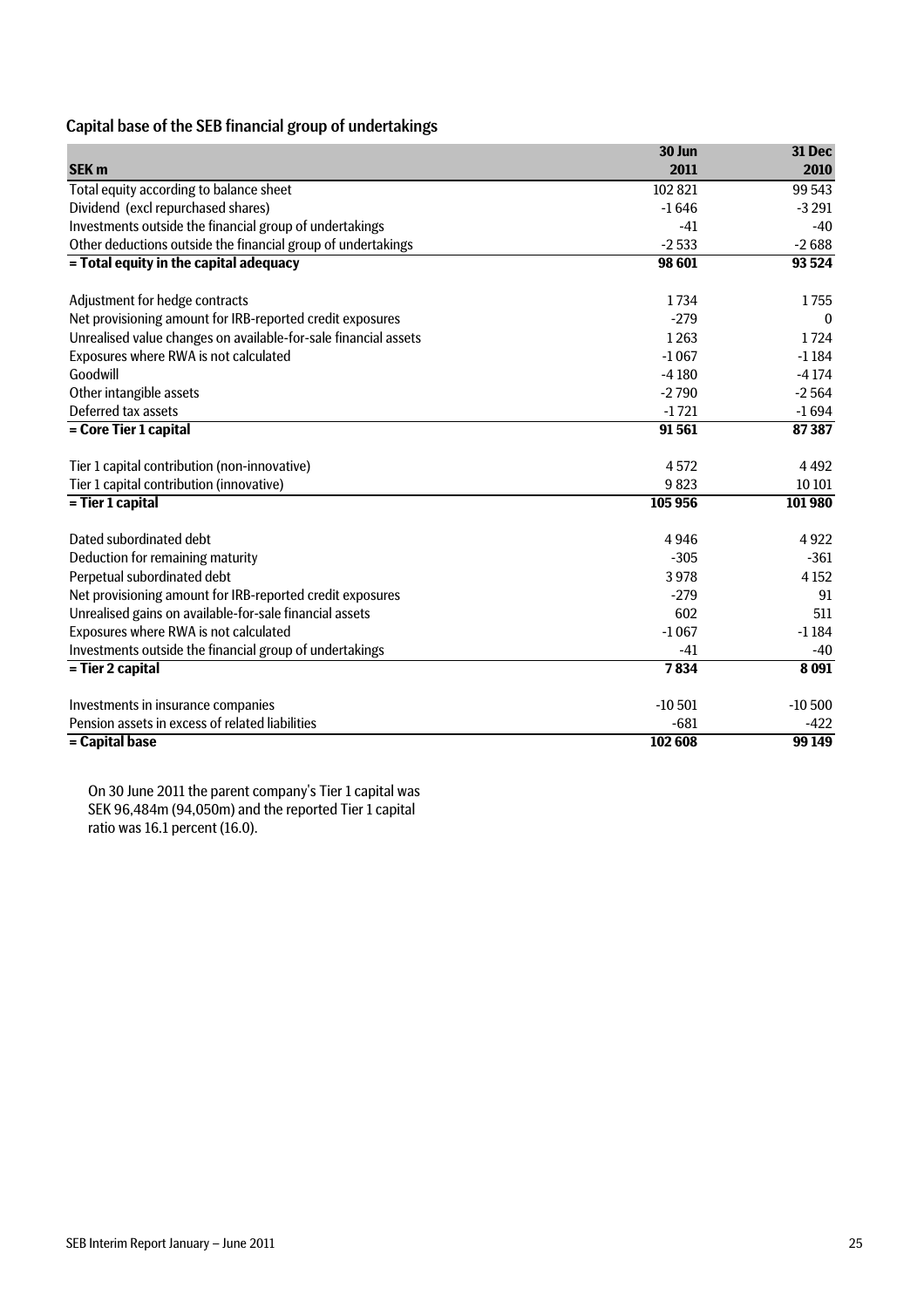### Capital requirements for the SEB financial group of undertakings

Minimum capital requirements are 8 per cent of risk-weighted assets as stated below.

| <b>Risk-weighted assets</b>                     | 30 Jun  | 31 Dec  |  |
|-------------------------------------------------|---------|---------|--|
| <b>SEK m</b>                                    | 2011    | 2010    |  |
| <b>Credit risk IRB approach</b>                 |         |         |  |
| Institutions                                    | 33098   | 37405   |  |
| Corporates                                      | 403 631 | 403 128 |  |
| Securitisation positions                        | 5 3 8 1 | 6337    |  |
|                                                 | 45 2 53 | 65704   |  |
| Retail mortgages<br>Other retail exposures      | 9954    | 9826    |  |
|                                                 |         |         |  |
| Other exposure classes                          | 1534    | 1511    |  |
| <b>Total credit risk IRB approach</b>           | 498 851 | 523 911 |  |
| <b>Further risk-weighted assets</b>             |         |         |  |
| Credit risk, Standardised approach              | 78 541  | 91 682  |  |
| Operational risk, Advanced Measurement approach | 43 811  | 44 568  |  |
| Foreign exchange rate risk                      | 12 479  | 15995   |  |
| Trading book risks                              | 44720   | 39 970  |  |
| <b>Total risk-weighted assets</b>               | 678 402 | 716 126 |  |
| <b>Summary</b>                                  |         |         |  |
| Credit risk                                     | 577392  | 615 593 |  |
| Operational risk                                | 43 811  | 44 5 68 |  |
| <b>Market risk</b>                              | 57199   | 55 965  |  |
| <b>Total</b>                                    | 678 402 | 716 126 |  |
| <b>Adjustment for flooring rules</b>            |         |         |  |
| Addition according to transitional flooring     | 119 783 | 83 672  |  |
| <b>Total reported</b>                           | 798 185 | 799798  |  |
|                                                 |         |         |  |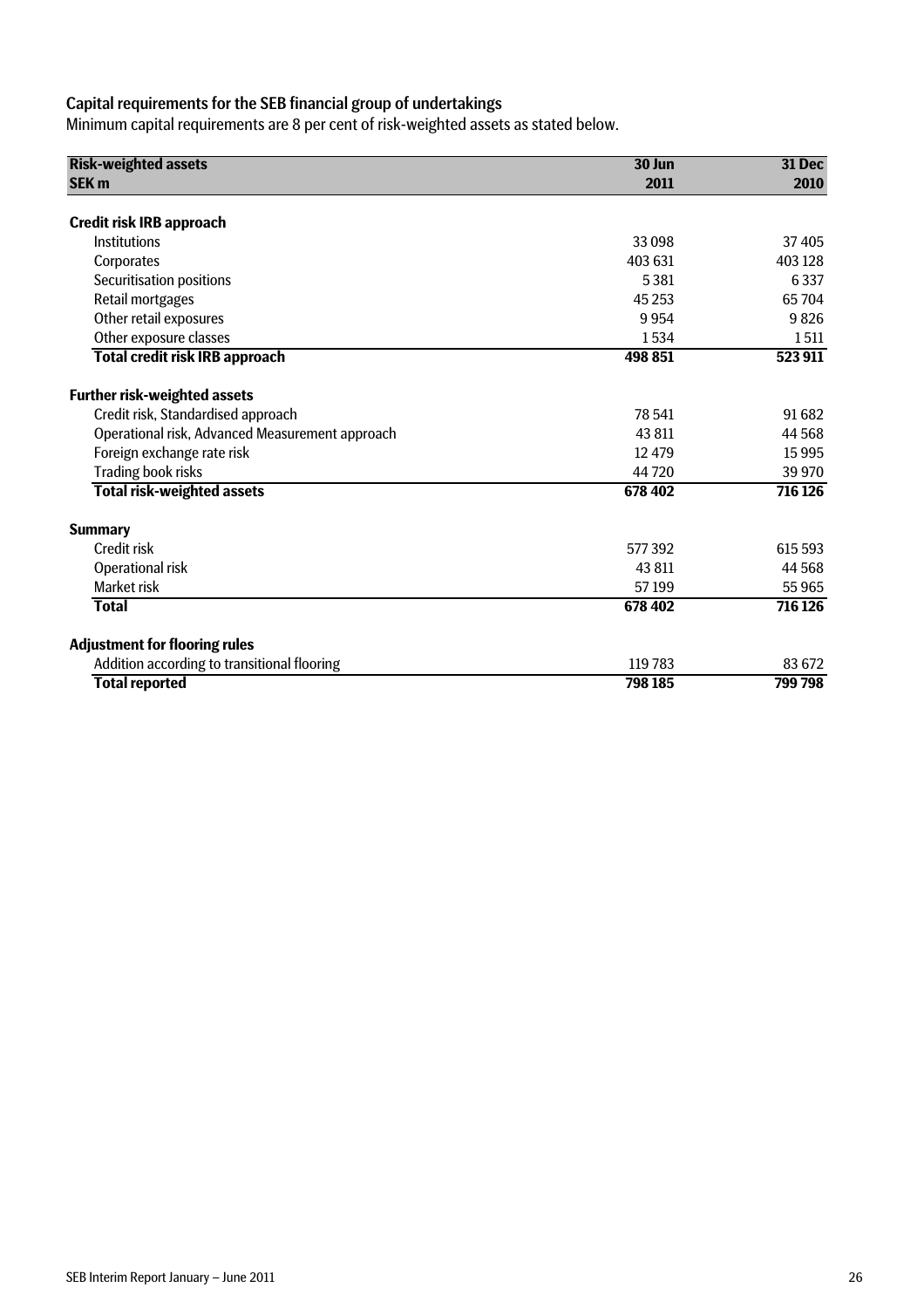#### Capital adequacy analysis

| <b>Capital adequacy</b>                                          | 30 Jun<br>2011 | 31 Dec<br>2010 |
|------------------------------------------------------------------|----------------|----------------|
| <b>Capital resources</b>                                         |                |                |
| Core Tier 1 capital                                              | 91561          | 87 387         |
| Tier 1 capital                                                   | 105 956        | 101980         |
| Capital base                                                     | 102 608        | 99 149         |
| <b>Capital adequacy without transitional floor (Basel II)</b>    |                |                |
| Risk-weighted assets                                             | 678 402        | 716 126        |
| Expressed as capital requirement                                 | 54 272         | 57 290         |
| Core Tier 1 capital ratio                                        | 13,5%          | 12,2%          |
| Tier 1 capital ratio                                             | 15,6%          | 14,2%          |
| Total capital ratio                                              | 15,1%          | 13,8%          |
| Capital base in relation to capital requirement                  | 1,89           | 1,73           |
| <b>Capital adequacy including transitional floor</b>             |                |                |
| <b>Transition floor applied</b>                                  | 80%            | 80%            |
| Risk-weighted assets                                             | 798 185        | 799 798        |
| Expressed as capital requirement                                 | 63 855         | 63 9 84        |
| Core Tier 1 capital ratio                                        | 11,5%          | 10,9%          |
| Tier 1 capital ratio                                             | 13,3%          | 12,8%          |
| Total capital ratio                                              | 12,9%          | 12,4%          |
| Capital base in relation to capital requirement                  | 1,61           | 1,55           |
| <b>Capital adequacy with risk weighting according to Basel I</b> |                |                |
| Risk-weighted assets                                             | 1006459        | 998 326        |
| Expressed as capital requirement                                 | 80 517         | 79866          |
| Core Tier 1 capital ratio                                        | 9,1%           | 8,8%           |
| Tier 1 capital ratio                                             | 10,5%          | 10,2%          |
| Total capital ratio                                              | 10,2%          | 9,9%           |
| Capital base in relation to capital requirement                  | 1,27           | 1,24           |

Overall Basel II RWA (before the effect of transitional flooring) decreased with 5 per cent or SEK 38bn since year-end. The largest factor behind this decrease is the divestment of the German Retail portfolios (decrease SEK 37bn). Underlying credit volumes expressed as RWA increased SEK 29bn, mainly dependent on increased corporate lending and the purchase of DnB NOR retail mortgages. The Swedish krona weakened since year-end resulting in a RWA increase of SEK 2bn due to currency translation effect. The effect of risk class migration was a RWA decrease of SEK 2bn since year-end. Further, declining risk weights on corporate exposures decreased RWA. Operational and market risk RWA taken together increased SEK 1bn since year-end. Including other changes this resulted in a net decrease of RWA according to Basel II (without transitional floor) to SEK 678bn.

Un-floored Basel II RWA was 33 per cent lower than Basel I RWA. SEB uses a gradual roll-out of the Basel II framework. The ultimate target is to use IRB reporting for all credit exposures except those to central governments, central banks and local governments and authorities, and excluding a small number of insignificant portfolios. The current best estimate indicates that this would mean a reduction in total RWA (compared with Basel I, and as a business cycle average) of 35 per cent. This cannot be equated with a similar capital release, however, due to the new framework's increased business cycle sensitivity, supervisory evaluation and rating agency considerations. In addition the estimate will certainly be affected by the proposed revisions to the international capital framework ("Basel III") as published by the Basel Committee in 2009 and 2010. SEB participated in the Basel Committee's impact study concerned with the proposal.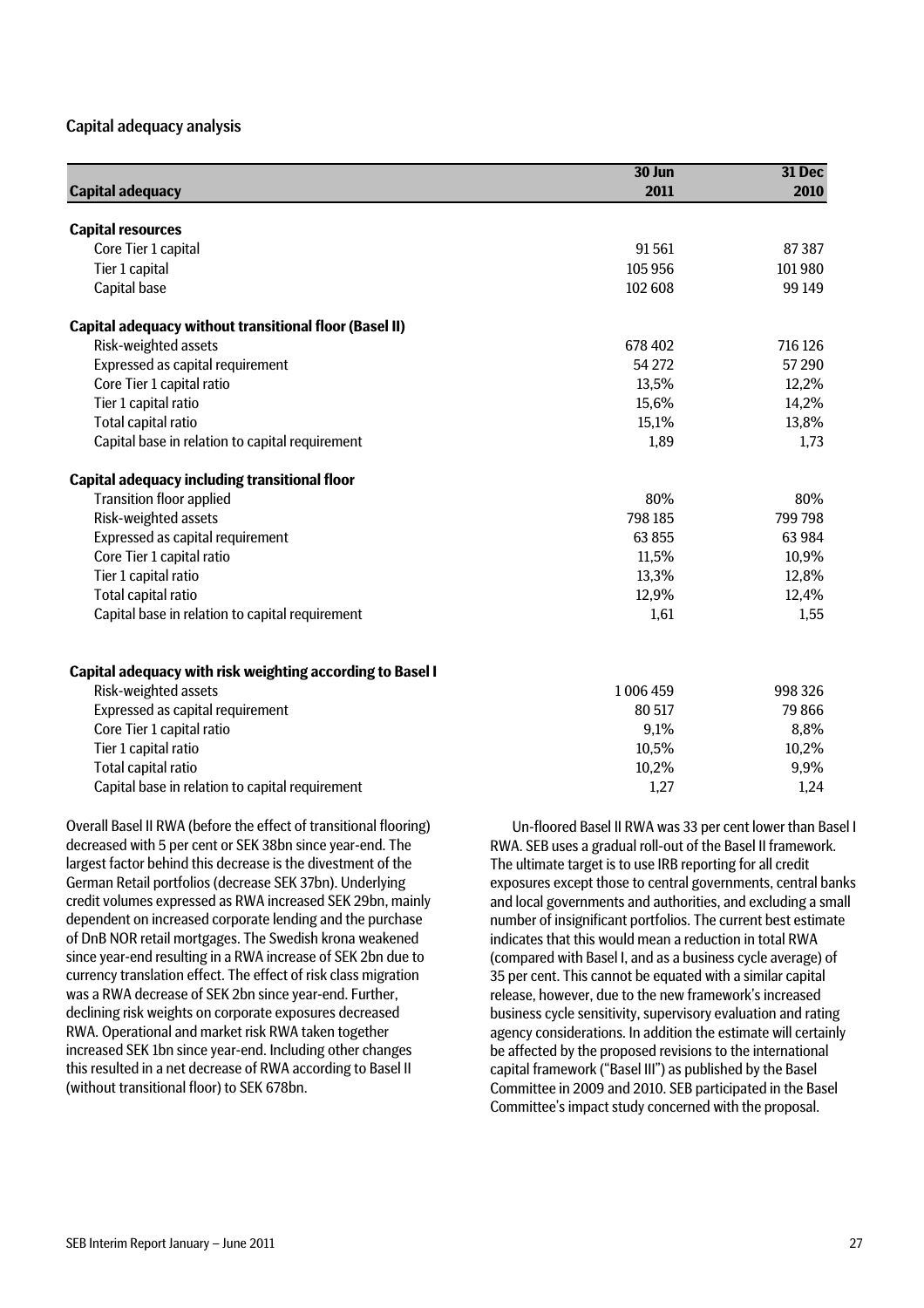The following table exposes average risk weights (RWA divided by EAD, Exposure At Default) for exposures where RWA is calculated following the IRB approach. Repo-style transactions are excluded from the analysis since they carry low risk weight and can vary considerably in volume, thus making numbers less comparable.

| IRB reported credit exposures (less repos and securities lending) | 30 Jun | 31 Dec |
|-------------------------------------------------------------------|--------|--------|
| Average risk weight                                               | 2011   | 2010   |
| <b>Institutions</b>                                               | 19.8%  | 19.5%  |
| Corporates                                                        | 53.9%  | 57.0%  |
| Securitisation positions                                          | 22,7%  | 20,6%  |
| Retail mortgages                                                  | 12,8%  | 16,9%  |
| Other retail exposures                                            | 37.4%  | 38,2%  |

Risk class migration which decreased RWA with SEK 3bn since year-end and efficiency programs have contributed to the decline in corporate riskweight. A limited migration effect which increased RWA with SEK 1bn since year-end was recorded for inter-bank exposures. The large decrease in risk weight for retail mortgages relates to the divestiture during

the first quarter of 2011 of the German Retail portfolios, which typically has higher loan-to value (and thus risk weight) than Group average. Excluding the German portfolios the average risk weight for retail mortgages was 12.6 per cent at year-end 2010.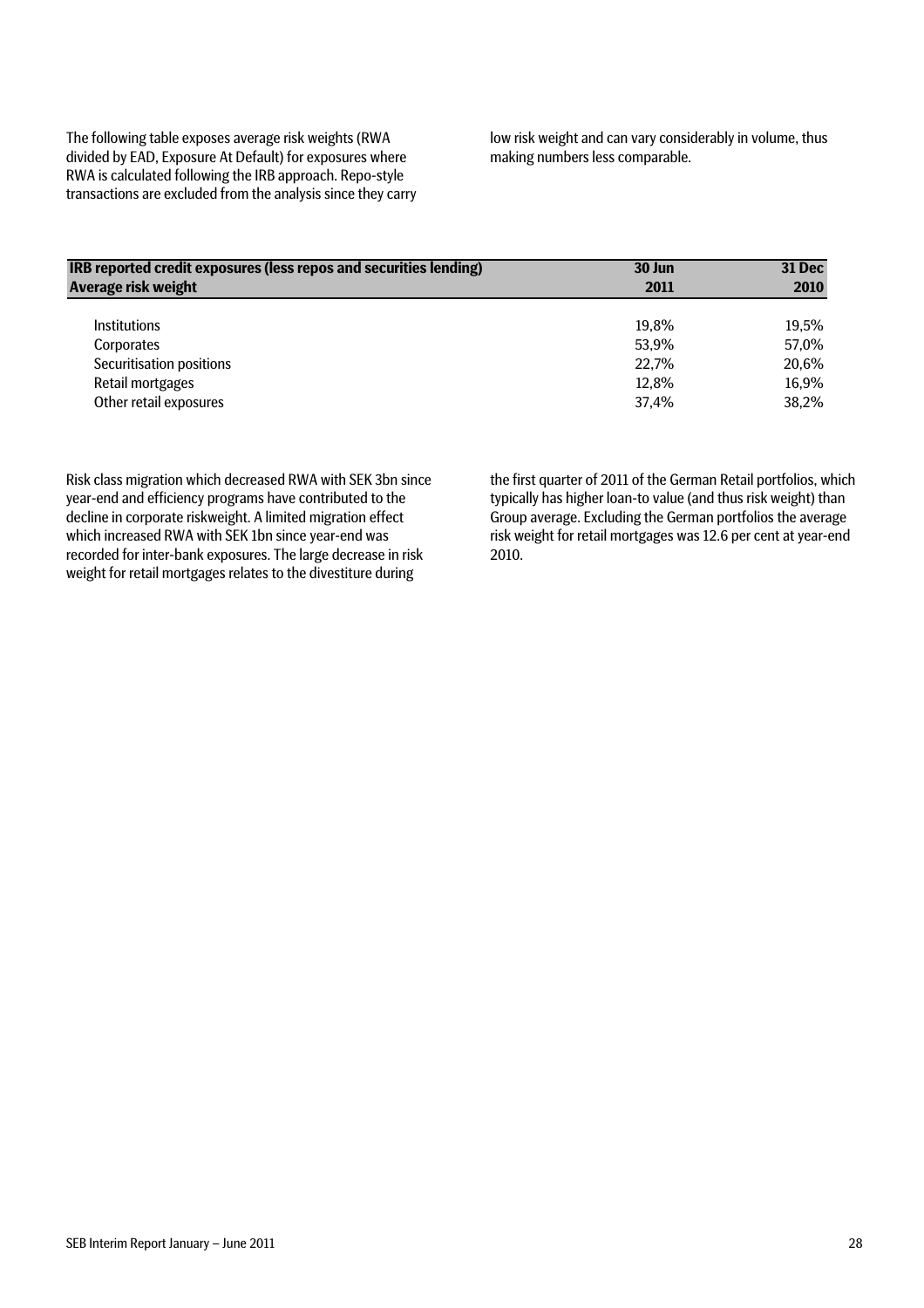| Income statement – Skandinaviska Enskilda Banken AB (publ) |  |
|------------------------------------------------------------|--|
|------------------------------------------------------------|--|

| In accordance with FSA regulations           | Q <sub>2</sub> | Q1      |                | Q <sub>2</sub> |                      |          | Jan - Jun    |                | <b>Full year</b> |
|----------------------------------------------|----------------|---------|----------------|----------------|----------------------|----------|--------------|----------------|------------------|
| <b>SEK m</b>                                 | 2011           | 2011    | %              | 2010           | %                    | 2011     | 2010         | %              | 2010             |
| Interest income                              | 9109           | 8044    | 13             | 6529           | 40                   | 17153    | 12779        | 34             | 27830            |
| Leasing income                               | 1448           | 1382    | 5              | 1361           | 6                    | 2830     | 2714         | $\overline{4}$ | 5496             |
| Interest expense                             | $-6643$        | $-5666$ | 17             | $-4524$        | 47                   | $-12309$ | $-9031$      | 36             | $-19498$         |
| <b>Dividends</b>                             | 1316           | 1088    | 21             | 152            |                      | 2404     | 386          |                | 1182             |
| Fee and commission income                    | 2268           | 2 18 1  | $\overline{4}$ | 2 2 3 0        | 2                    | 4449     | 4092         | 9              | 8408             |
| Fee and commission expense                   | $-424$         | $-357$  | 19             | $-413$         | 3                    | $-781$   | $-780$       | 0              | $-1501$          |
| Net financial income                         | 750            | 803     | $-7$           | 1 1 1 9        | $-33$                | 1553     | 2085         | $-26$          | 3 2 3 9          |
| Other income                                 | 244            | 166     | 47             | 118            | 107                  | 410      | 312          | 31             | 532              |
| <b>Total operating income</b>                | 8068           | 7641    | 6              | 6572           | 23                   | 15709    | 12557        | 25             | 25 6 88          |
| Administrative expenses                      | $-3690$        | $-3641$ | 1              | $-3579$        | 3                    | $-7331$  | $-6861$      | 7              | $-13935$         |
| Other expenses                               |                |         |                |                |                      |          |              |                |                  |
| Depreciation, amortisation and impairment of |                |         |                |                |                      |          |              |                |                  |
| tangible and intangible assets               | $-1199$        | $-1162$ | 3              | $-1162$        | 3                    | $-2361$  | $-2306$      | 2              | -4 630           |
| <b>Total operating expenses</b>              | $-4889$        | $-4803$ | $\overline{2}$ | $-4741$        | $\boldsymbol{\beta}$ | $-9692$  | $-9167$      | 6              | $-18565$         |
| <b>Profit before credit losses</b>           | 3179           | 2838    | 12             | 1831           | 74                   | 6 0 17   | 3390         | 77             | 7123             |
| Net credit losses                            | $-31$          | $-123$  | $-75$          |                |                      | $-154$   | $-171$       | $-10$          | $-362$           |
| Impairment of financial assets               | $-700$         |         |                | $-412$         |                      | $-700$   | $-452$       | 55             | $-442$           |
| <b>Operating profit</b>                      | 2448           | 2715    | -10            | 1419           | 73                   | 5163     | 2767         | 87             | 6319             |
| Appropriations                               |                |         |                | 2              | $-100$               |          | $\mathbf{1}$ | $-100$         | $-1283$          |
| Income tax expense                           | $-292$         | $-519$  | $-44$          | $-620$         | $-53$                | $-811$   | $-1547$      | -48            | $-2591$          |
| Other taxes                                  | $-35$          | 3       |                | $-53$          |                      | $-32$    | $-53$        | $-40$          | $-75$            |
| <b>Net profit</b>                            | 2 1 2 1        | 2 1 9 9 | $-4$           | 748            | 184                  | 4320     | 1168         |                | 2370             |

#### Statement of comprehensive income – Skandinaviska Enskilda Banken AB (publ)

|                                         | Q <sub>2</sub><br>Q <sub>1</sub> |         |       | <br>$\overline{\phantom{a}}$<br>Q <sub>2</sub> |       | Jan - Jun |        |       | <b>Full year</b> |
|-----------------------------------------|----------------------------------|---------|-------|------------------------------------------------|-------|-----------|--------|-------|------------------|
| <b>SEK m</b>                            | 2011                             | 2011    | %     | 2010                                           | %     | 2011      | 2010   | %     | 2010             |
| <b>Net profit</b>                       | 2 1 2 1                          | 2 1 9 9 | -4    | 748                                            | 184   | 4320      | 1168   |       | 2370             |
| Available-for-sale financial assets     | $-11$                            | 175     |       | $-454$                                         | -98   | 164       | $-327$ | -150  | $-337$           |
| Cash flow hedges                        | 507                              | $-477$  |       | $-217$                                         |       | 30        | $-359$ | -108  | $-1208$          |
| Translation of foreign operations       | 205                              | $-159$  |       | 23                                             |       | 46        | $-18$  |       | $-29$            |
| <b>Group contributions</b>              | 153                              | 272     | $-44$ | 216                                            | $-29$ | 425       | 501    | $-15$ | 1 2 0 3          |
| Other                                   | 124                              | $-185$  |       | $-67$                                          |       | -61       | $-63$  | $-3$  | 603              |
| Other comprehensive income (net of tax) | 978                              | $-374$  |       | $-499$                                         |       | 604       | $-266$ |       | 232              |
| Total comprehensive income              | 3099                             | 1825    | 70    | 249                                            |       | 4924      | 902    |       | 2602             |